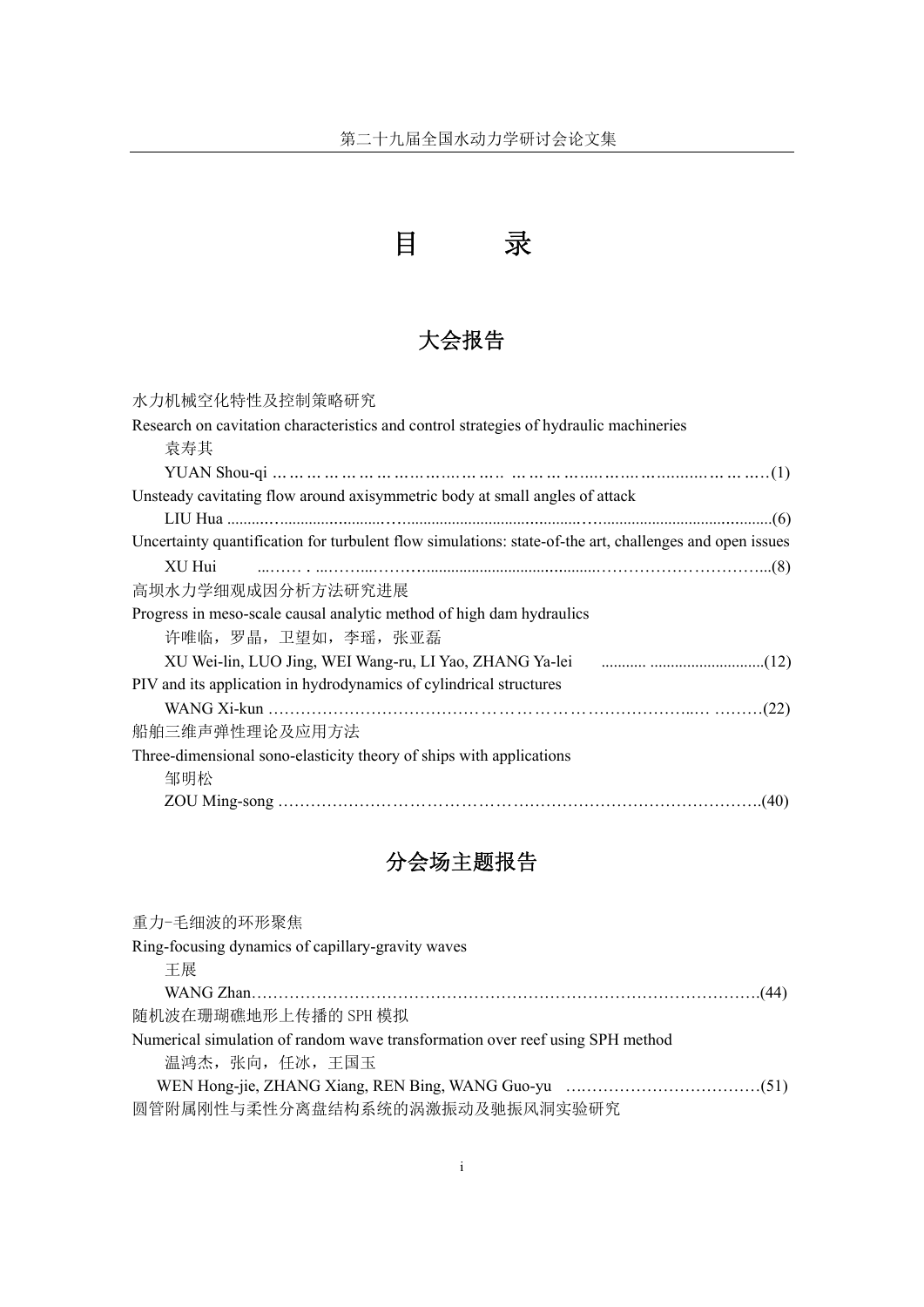Wind tunnel experiment on vortex-induced vibration and galloping for circular pipes attached with rigid and flexible splitter plates 王嘉松,粱盛平,胡中明,许博涵 WANG Jia-song, LIANG Sheng-ping, HU Zhong-ming, XU Bo-han……………………….(62) 水翼非定常空化大涡模拟的验证和确认分析 Verification and validation of large eddy simulations of the turbulent cavitating flow around he hydrofoil 龙云,徐默涵,程怀玉,季斌,龙新平 LONG Yun, XU Mo-han, CHENG Huai-yu, JI Bin, LONG Xin-ping………………………(69) 多浮体结构的 cloaking 优化研究综述 A review of cloaking optimization for multiple floating bodies 何广华,张志刚,王正科 HE Guang-hua, ZHANG Zhi-gang, WANG Zheng-ke ……………………………………...(75) 空化泡与复杂边界相互作用的实验研究 Experimental investigations on the interactions between complex boundaries and cavitation bubble 张宇宁 ZHANG Yu-ning …………………………………………………………………………….(83) Geometrical multi-scale modeling and computation of arterial hemodynamics: from basic theories to applications LIANG Fu-you ……………………………………………………………………………...(88) 复合材料边界附近空泡动力学特性研究 The experimental investigation of bubble dynamics near the composite plates 马潇健,黄彪,王国玉 MA Xiao-jian, HUANG Biao, WANG Guo-yu………………………………………………(99) 平直水翼梢隙涡的数值模拟研究 Numerical computations of the tip leakage vortex generated by a 2D hydrofoil 毕祯,程新生,邵雪明,张凌新 BI Zhen, CHEN Xin-sheng , SHAO Xue-ming, ZHANG Ling-xin ……………………….(106) Numerical investigation and optimization of the fish mortality in an axial-flow pump based on a blade strike model PAN Qiang, ZHANG De-sheng, SHI Wei-dong, ZHAO Ru-jie, VAN ESCH B.P.M ………(113) 超疏水表面水下减阻研究 Research on the drag reduction of Superhydrophobic surface 文俊,胡海豹,杜鹏,王德政,宋东 WEN June, HU Hai-bao, DU Peng, WANG De-zheng, SONG Dong …………………..(128) 移动接触线动力学行为及表面非均匀性影响研究 Studies on contact line moving on heterogeneous flat surfaces 陈效鹏, 刘明, 杨冯超 CHEN Xiao-Peng, LIU Ming, YANG Feng-Chao ………………………………………...(146)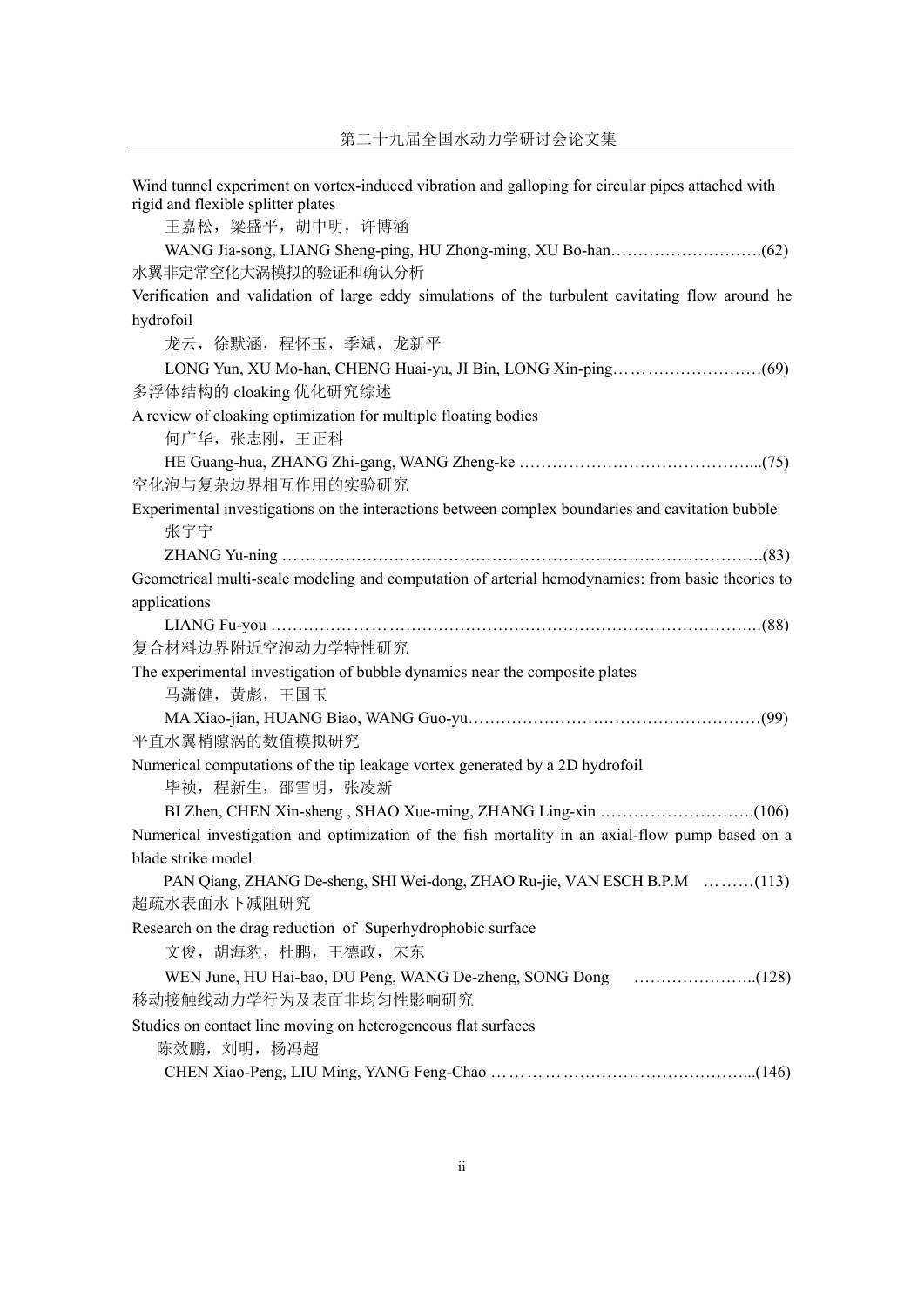| 基于 IB-LBM 的尾流与壁面湍流之间的涡旋相互作用                                                                  |
|----------------------------------------------------------------------------------------------|
| Vortex interaction between the wake flow and wall turbulence based on IB-LBM                 |
| 李姜华, 李家骅, 夏玉显, 邱翔                                                                            |
|                                                                                              |
| Population balance modeling for polydisperse fluid-particle flows: current status and future |
| prospects                                                                                    |
|                                                                                              |
| 水动力学基础                                                                                       |
| 航行体带均压气体垂直发射空泡数值研究                                                                           |
| Numercial simulation on vertical launch of vehicle with pressure-equalizing                  |
| 康亚卓,王畅畅,吴钦,黄彪,孔德才                                                                            |
| KANG Ya-zhuo, WANG Chang-chang, WU Qin, HUANG Biao, KONG De-cai(162)                         |
| 斜向波与矩形结构相互作用的精确解析                                                                            |
| Accurate analytical solutions to oblique water wave scattering by rectangular structures     |
| 李爱军, 刘勇                                                                                      |
|                                                                                              |
| 连续孤立波的形成与对向碰撞特性研究                                                                            |
| Study on the generation and collision of successive solitary waves                           |
| 麻彩朋, 许国冬                                                                                     |
|                                                                                              |
| 基于自适应网格的二维孤立波生成                                                                              |
| 2D solitary wave generation based on adaptive mesh refinement grid                           |
| 张运兴, 段文洋, 廖康平, 马山                                                                            |
|                                                                                              |
| 扩展位移浅水方程的孤立波解                                                                                |
| Solitary wave solution of the extended displacement shallow water equation                   |
| 吴锋, 姚征, 钟万勰                                                                                  |
|                                                                                              |
| 外形对仿生波动翼水动力性能影响                                                                              |
| Effect of shape on the hydrodynamic performance of an undulatory foil                        |
| 张栋,潘光,朝黎明,黄桥高,施瑶                                                                             |
|                                                                                              |
| 气泡非线性动力学振荡特性研究                                                                               |
| An investigation on the nonlinear behavior of gas bubbles                                    |
| 蒋子标, 张宇宁, 杜小泽                                                                                |
|                                                                                              |
| 基于速度-涡量相关结构的开敞槽道流自由表面以下分层湍流研究                                                                |
| Research on the multi-layered turbulent structure under the surface of ocean current using   |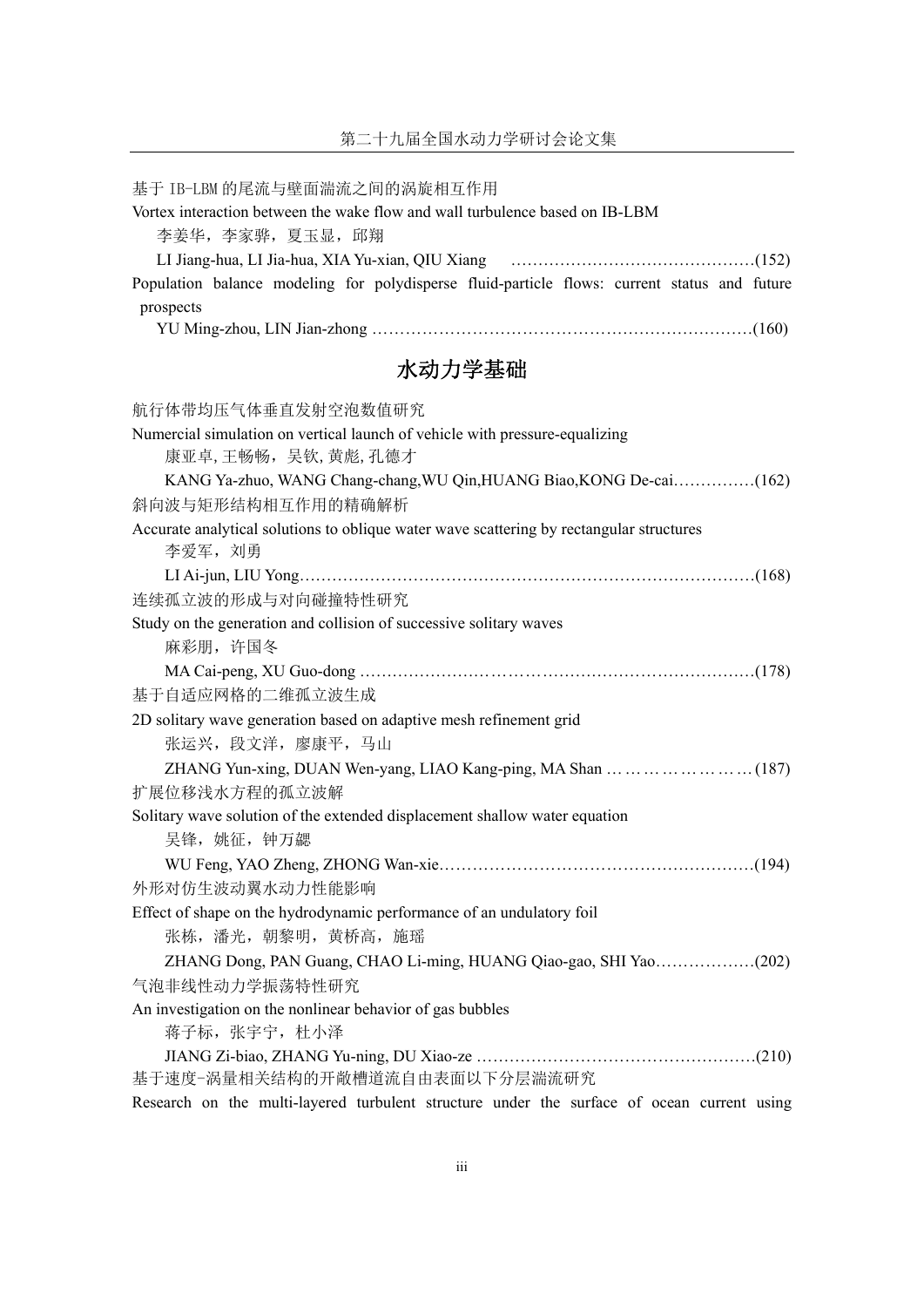| velocity-vorticity coherent structure method                                                        |
|-----------------------------------------------------------------------------------------------------|
| 柏晓东,方庆贺, 张伟                                                                                         |
|                                                                                                     |
| 正弦型侧边界对内孤立波演化特性影响的数值模拟                                                                              |
| Numerical simulation of the influence of evolutionary characteristics of internal solitary waves on |
| sinusoidal boundaries                                                                               |
| 徐峻楠, 魏岗, 王少东, 武军林                                                                                   |
|                                                                                                     |
| 非定常空化湍流结构演化过程及流动机制研究                                                                                |
| Investigation of transient cavitation turbulence structures and the sheet to cloud transition       |
| mechanism                                                                                           |
| 王畅畅, 王国玉, 黄彪                                                                                        |
|                                                                                                     |
| 绕扭曲水翼云状空化流动中反向射流推进方式研究                                                                              |
| Studyon the re-entant jet propulsion of cloud cavitating flow arounda twisted hydrofoil             |
| 杨龙, 胡常莉, 曹友铨                                                                                        |
|                                                                                                     |
| 相空间重构理论在紊流研究中的应用                                                                                    |
| The application of phase-space reconstruction on nonlinear time series extracted from a turbulent   |
| flow                                                                                                |
| 徐津, 王玲玲                                                                                             |
|                                                                                                     |
| 基于高阶谱方法的有限水深下平衡态共振波系的数值验证                                                                           |
| Numerical verification of steady-state resonant waves in water of finite depth based on high-order  |
| spectral method                                                                                     |
| 严志勇, 刘曾, 李晔                                                                                         |
|                                                                                                     |
| 基于非线性空泡模型的云状空化动力特性                                                                                  |
| Dynamic properties of cloud cavitation based on a non-linear cavitation model                       |
| 洪锋, 高振军, 袁建平                                                                                        |
|                                                                                                     |
| 水底隆起地形上的两层流内部水跃解                                                                                    |
| Steady-state internal jump solutions to two-layer flows over a submerged hump                       |
| 陆杨, 冯卫兵                                                                                             |
|                                                                                                     |
| 非线性长峰不规则波波高极值分布研究                                                                                   |
| Extreme wave crest distribution by direct numerical simulations of long-crest nonlinear wave fields |
| 刘帅, 张新曙                                                                                             |
|                                                                                                     |
| 流场中两个变形圆柱的动力学行为                                                                                     |

Dynamical behaviors of two deformable circle cylinders in fluid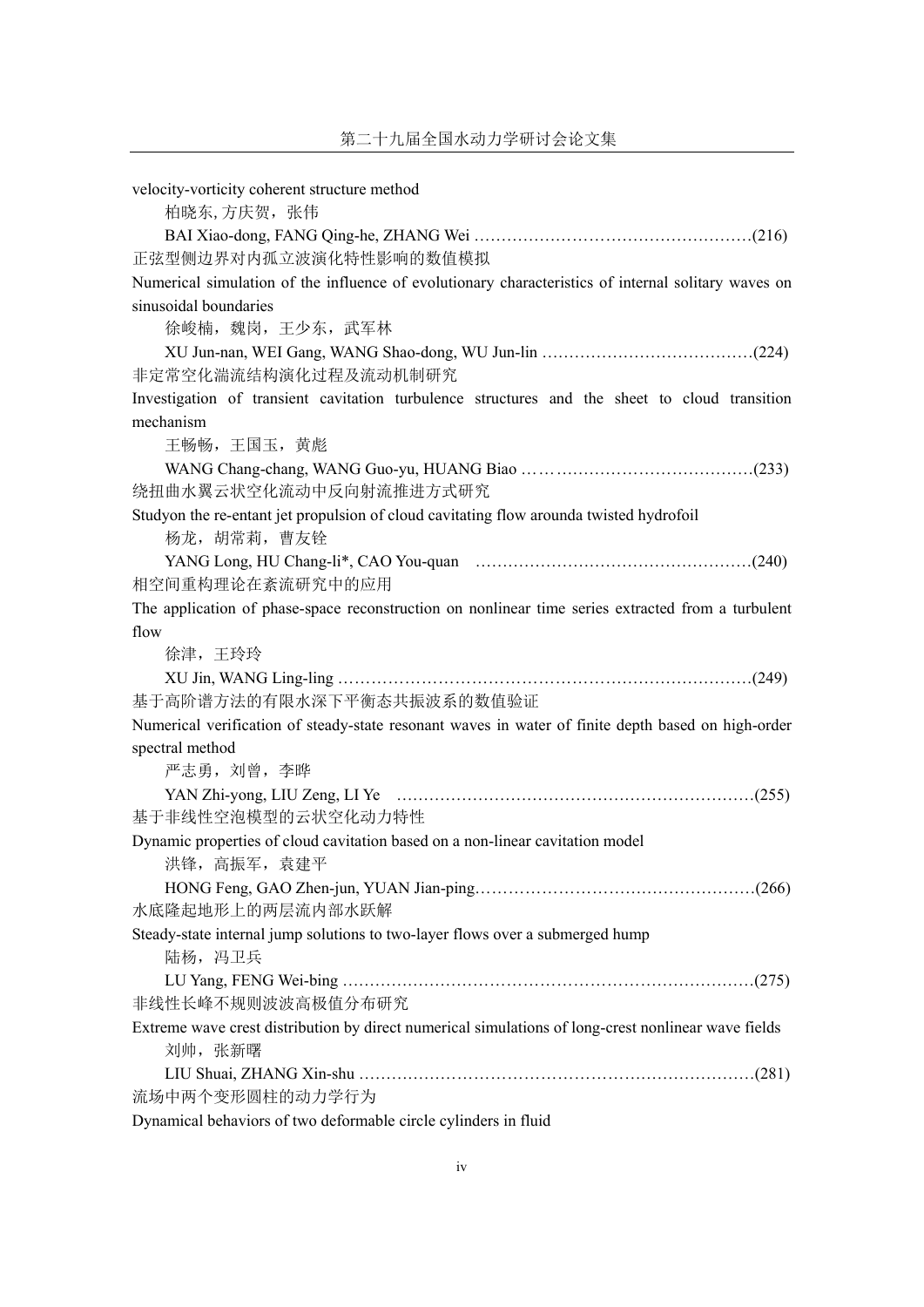| 陈顺行, 孙仁                                                                                                    |
|------------------------------------------------------------------------------------------------------------|
|                                                                                                            |
| 低比转速离心泵的不稳定性研究                                                                                             |
| Investigation of flow instability in a low specific speed centrifugal pump<br>叶维祥, 黄仁芳, 江志武, 李晓俊, 朱祖超, 罗先武 |
| YE Wei-xiang, HUANG Ren-fang, JIANG Zhi-wu, LI Xiao-jun, ZHU Zu-chao, LUO Xian-wu (293)                    |
| 水动力学试验与测试技术                                                                                                |
| Faraday 波若干新的试验观察与讨论                                                                                       |
| Several new experimental observations and discussion for Faraday waves<br>李遇春, 勾鸿量                         |
|                                                                                                            |
| 晃动流体对斜底环形水箱顶板冲击效应的试验研究                                                                                     |
| An experimental study of liquid sloshing impact load on the roof structure of annular tank with            |
| inclined bottom                                                                                            |
| 勾鸿量, 李遇春                                                                                                   |
|                                                                                                            |
| 随浪规则波中纯稳性丧失研究                                                                                              |
| Study on pure loss of stability in following waves<br>师超, 鲁江, 韩阳, 顾民, 姜婉菲                                  |
|                                                                                                            |
| 卷破波对小直径单桩波浪力的实验研究                                                                                          |
| Experimental study on plunging wave forces on a slender pile                                               |
| 台兵,马玉祥,董国海,陈卓                                                                                              |
|                                                                                                            |
| 表面润湿性对空化流动实验研究                                                                                             |
| The experimental study about effect of surface wettability on cavitating flow                              |
| 常青, 张敏弟, 郝加封                                                                                               |
|                                                                                                            |
| 绕振荡水翼空化流动实验与数值研究                                                                                           |
| Experimental and numerical investigation of unsteady cavitating flow patterns around a pitching            |
| hydrofoil                                                                                                  |
| 张孟杰, 黄彪, 吴钦, 王国玉                                                                                           |
| 颗粒对空化泡动力学行为影响的实验研究                                                                                         |
| Experimental investigation on the interactions between particles and cavitation bubble                     |
| 陈飞鹏, 张宇宁                                                                                                   |
|                                                                                                            |
| 基于造浪球的数值水池模拟                                                                                               |
| Simulation of numerical wave tank based on wave ball                                                       |
| 邱强, 陈圣涛, 侯交义                                                                                               |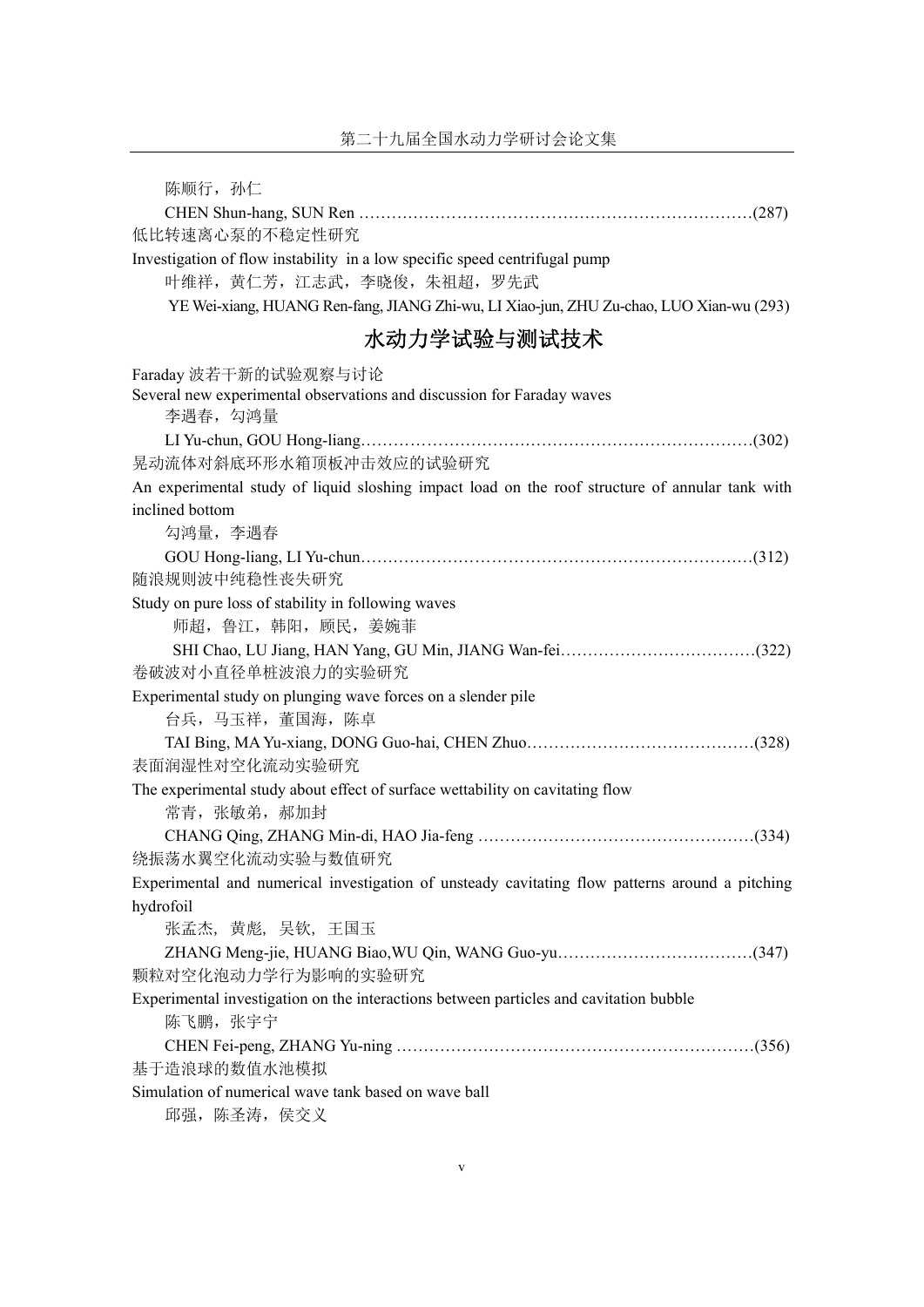| 波浪水池圆弧斜坡式消波装置改型试验研究                                                                                                                 |
|-------------------------------------------------------------------------------------------------------------------------------------|
| Experimental study on modification of circular type wave absorber for wave basin<br>兰波, 周德才, 胡定健                                    |
| 文丘里管压力脉动与振动强度变化特性的实验研究                                                                                                              |
| Experimental investigation on the pressure pulsation and vibration intensity of venturi tube<br>王炯, 许霜杰, 唐巾洁, 龙新平                   |
| 离心泵叶轮内分离流动的 PIV 测量                                                                                                                  |
| PIV measurement on flow separation within centrifugal pump impeller<br>陈波, 李晓俊, 朱祖超                                                 |
| 近海海啸波的实验室模拟                                                                                                                         |
| The physical simulation of the tsunami waves in offshore area<br>王千, 房詠柳, 刘桦                                                        |
| 不同叶顶间隙下轴流泵叶顶泄漏涡的大涡模拟及实验研究                                                                                                           |
| Investigation of the tip leakage vortex with different tip-gap sizes in an axial-flow pump<br>沈熙, 张德胜, 金永鑫, 陈健                      |
| 一维重力波模型模拟溃坝洪水的实验验证                                                                                                                  |
| The experimental verification of one-dimensional gravity wave model to simulate dam-break flood<br>刘文军, 王 波, 陈云良, 伍超, 张建民, 宋家俊, 刘 鑫 |
| LIU Wen-jun, WANG Bo, CHEN Yun-liang, WU Chao, ZHANG Jian-min, SONG Jia-jun, LIUXin (414)<br>固液两相流及实验方法在离心泵中的应用现状与展望                |
| Application status and prospect of solid-liquid two-phase flow and experimental Methods in<br>centrifugal pumps                     |
| 闫召旭, 张启华, 曹丽, 张为栋<br>YAN Zhao-xu, ZHANG Qi-hua, CAO Li, ZHANG Wei-dong<br>(420)                                                     |
| 锚泊方式对开孔浮式防波堤消浪性能和锚链力影响的试验研究<br>Experimental study on the-wave dissipation performance and mooring force of opening floating         |
| breakwater<br>刘心媚, 郑艳娜, 姜云鹏, 张崇伟                                                                                                    |
| LIU Xin-mei, ZHENG Yan-na, JIANG Yun-peng, ZHANG Chong-wei (432)<br>扭曲水翼云空化流动结构动力特性试验研究                                             |
| Experimental investigation on the dynamics of cloud cavitating flow around a twisted hydrofoil<br>曹彦涛, 彭晓星, 徐良浩, 宋明太                |
| 交叉粗糙裂隙中水流运动试验研究<br>Experimental study on flow motion in a cross rough fracture                                                      |
|                                                                                                                                     |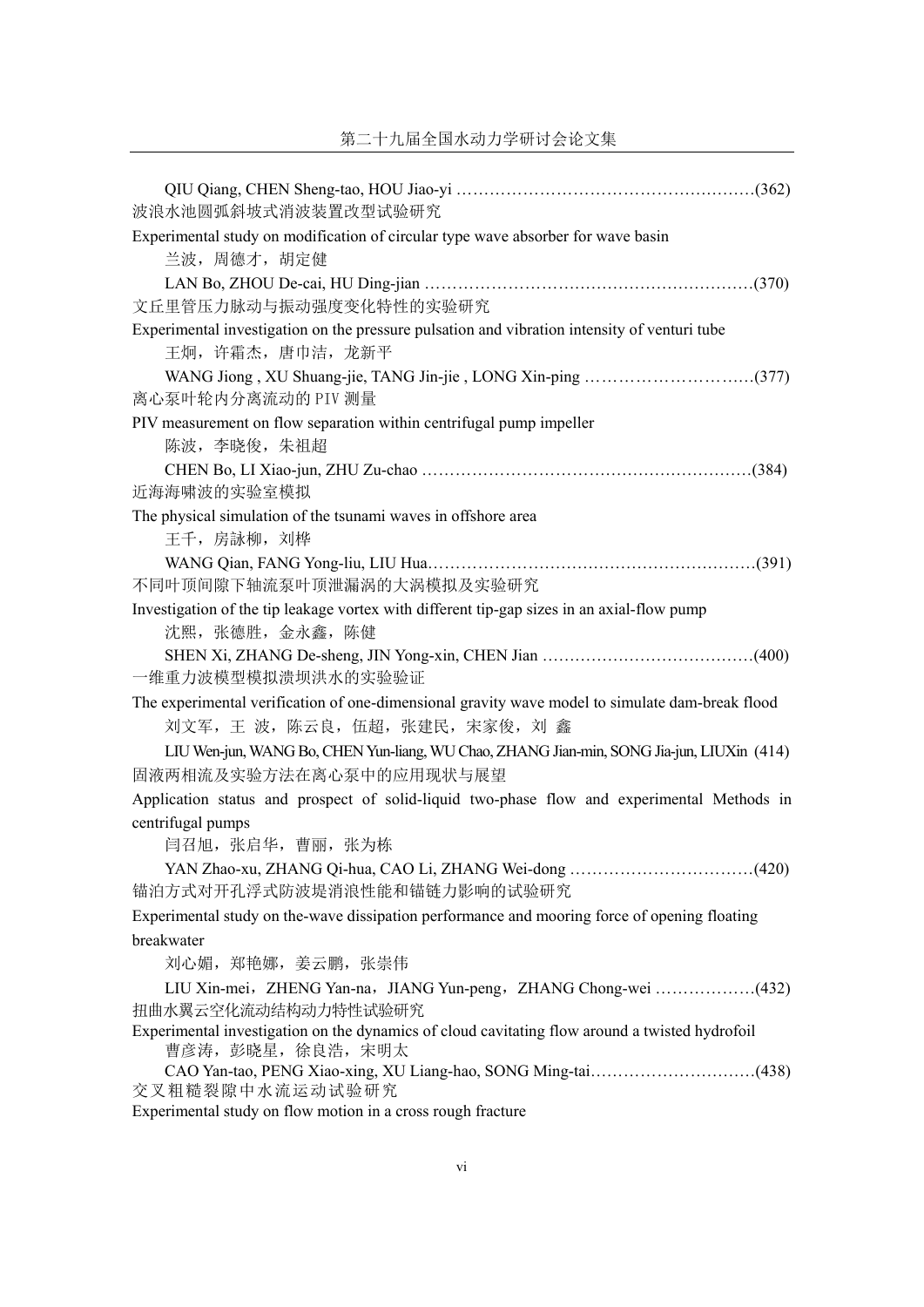宋羿,胡奥锋,王沐,钱家忠,李福林,黄继文 SONG Yi, HU Ao-feng, WANG Mu, QIAN Jia-zhong, LI Fu-lin, HUANG Ji-wen ……(445) 计算流体力学 SBFEM 方法在结构角点处速度场求解中的应用 The application of SBFEM for velocity field at sharp corners 钱弈心,滕斌 QIAN Yi-xin, TENG Bin ………………………………………………………………….(453) 二维扑动翼的尾流类型研究与 DMD 分析 Wake map of 2-D flapping airfoil and DMD analysis 郑鸿宇, 谢芳芳, 郑耀 ZHENG Hong-yu, XIE Fang-fang, ZHENG Yao …………………………………………..(462) 串列双波浪型圆柱涡激耦合振动数值模拟 Numerical simulation of coupled vortex-induced vibration of a tandem wavy cylinders 邹琳,杨耀宗,汪秒,吕文浩,徐汉斌 ZOU Lin, YANG Yao-zong, WANG Miao, LYU Wen-hao, XU Han-bin …………………(470) 间隙空化流动的 CFD 不确定度分析与非定常特性研究 Numerical investigation of unsteady tip-leakage cavitating flow with verification and validation procedures 程怀玉,白晓蕊,龙新平,季斌 CHENG Huai-yu, BAI Xiao-rui, LONG Xin-ping, JI Bin …………………………………(476) 近岸行进孤立波与梯形防波堤相互作用的 CIP 模拟 CIP based simulation on the interaction of a solitary wave and a trapezoid seawall 油锐,何广华 YOU Rui, HE Guang-hua …………………………………………………………………..(482) 基于 δ-SPH 方法的半圆型潜堤反射和透射特性研究 Analysis of wave reflection and transmission by submergedsemi-circularbreakwaters through δ-SPH method 潘驰,陈永焜,Domenico D. Meringolo,刘勇 PAN Chi, CHEN Yong-kun, DOMENICO D. MERINGOLO, LIU Yong………………… (488) 轴流泵顶隙涡的数值模拟研究 Numerical investigation of tip leakage vortex in axial-flow pump 彭凯, 陈闰路, 邵雪明, 张凌新 PENG Kai, CHEN Run-lu, SHAO Xue-ming, ZHANG Ling-xin ………………………...(495) 基于双液相 VOF 方法的波浪内部流动研究 Study on wave internal flow based on two-liquid VOF method 李梦雨,赵西增,徐天宇,童晨奕 LI Meng-yu, ZHAO Xi-zeng, XU Tian-yu, TONG Chen-yi………………………………..(500) 基于 CIP 方法的楔形体入水砰击数值模拟 Numerical simulation of water slamming in the wedge based on CIP method 郑凯源,赵西增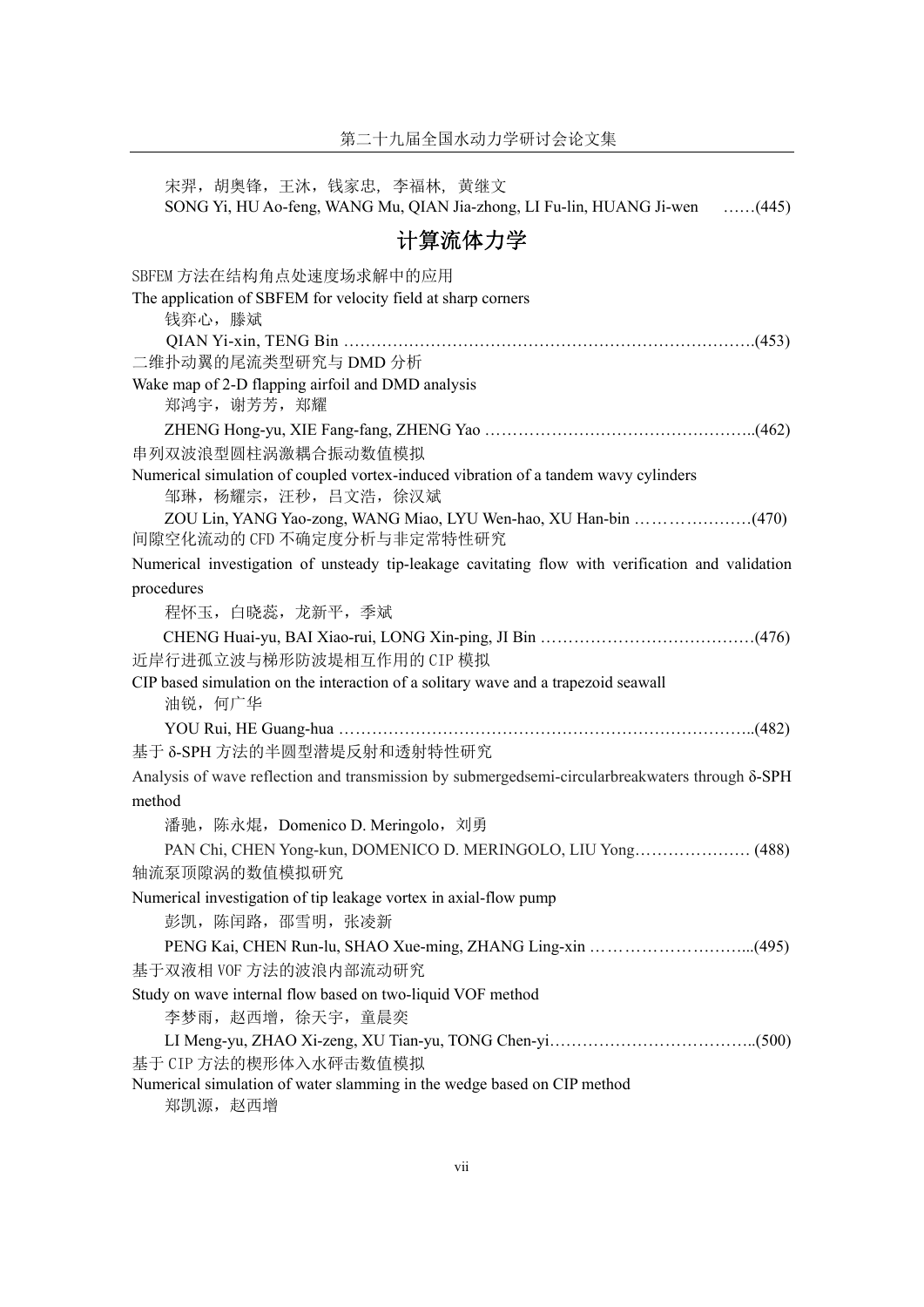| 一种基于 Nektar++的水动力学线性稳定性求解器                                                                    |
|-----------------------------------------------------------------------------------------------|
| A hydrodynamic instability solver base on Nektar++                                            |
| 张伟, 陈建平                                                                                       |
|                                                                                               |
| 两弹性支撑圆柱体之间流体耦合作用的数值模拟研究                                                                       |
| Flow-mediated interaction between two immersed cylinders                                      |
| 林中路, 梁东方, 赵明                                                                                  |
|                                                                                               |
| 基于遗传算法的减摇附体水动力性能优化                                                                            |
| Hydrodynamics optimization of the anti-pitching appendage based on genetic algorithms         |
| 孙树政, 李积德                                                                                      |
|                                                                                               |
| 拉格朗日追踪法在速凝浆液流动模拟中的应用                                                                          |
| Application of Lagrange tracing method in simulation of rapid-setting grout flow              |
| 杨田, 冯春, 程鹏达                                                                                   |
|                                                                                               |
| 二维时域格林函数实用数值计算                                                                                |
| A practical numerical method for 2D time-domain Green Function                                |
| 顾孟潇, 朱仁传, 周文俊                                                                                 |
|                                                                                               |
| 离散面元上频域零航速自由面格林函数的数值积分                                                                        |
| Integration of pulsating source Green's function on panel                                     |
| 黄山, 朱仁传                                                                                       |
|                                                                                               |
| 基于 IGES 的船体 NURBS 曲面网格划分                                                                      |
| IGES-based hull NURBS surface mesh division                                                   |
| 查乐, 朱仁传                                                                                       |
|                                                                                               |
| 考虑壁面网格滑移的水泵水轮机导叶关闭瞬态数值模拟                                                                      |
| Transient simulation of closure of wicket gate in pump turbine at pump mode using the sliding |
| moving mesh                                                                                   |
| 王文杰, 裴吉, 袁寿其                                                                                  |
|                                                                                               |
| STLP 平台水动力与运动性能 CFD 分析                                                                        |
| CFD numerical analysis of hydrodynamic and kinematic performances of a STLP                   |
| 安筱婷, 李奇, 万德成                                                                                  |
|                                                                                               |
| 不同质量比多柱式平台涡激运动特性的数值研究                                                                         |
| Numerical study on VIM of multi-column platform in different mass ratio                       |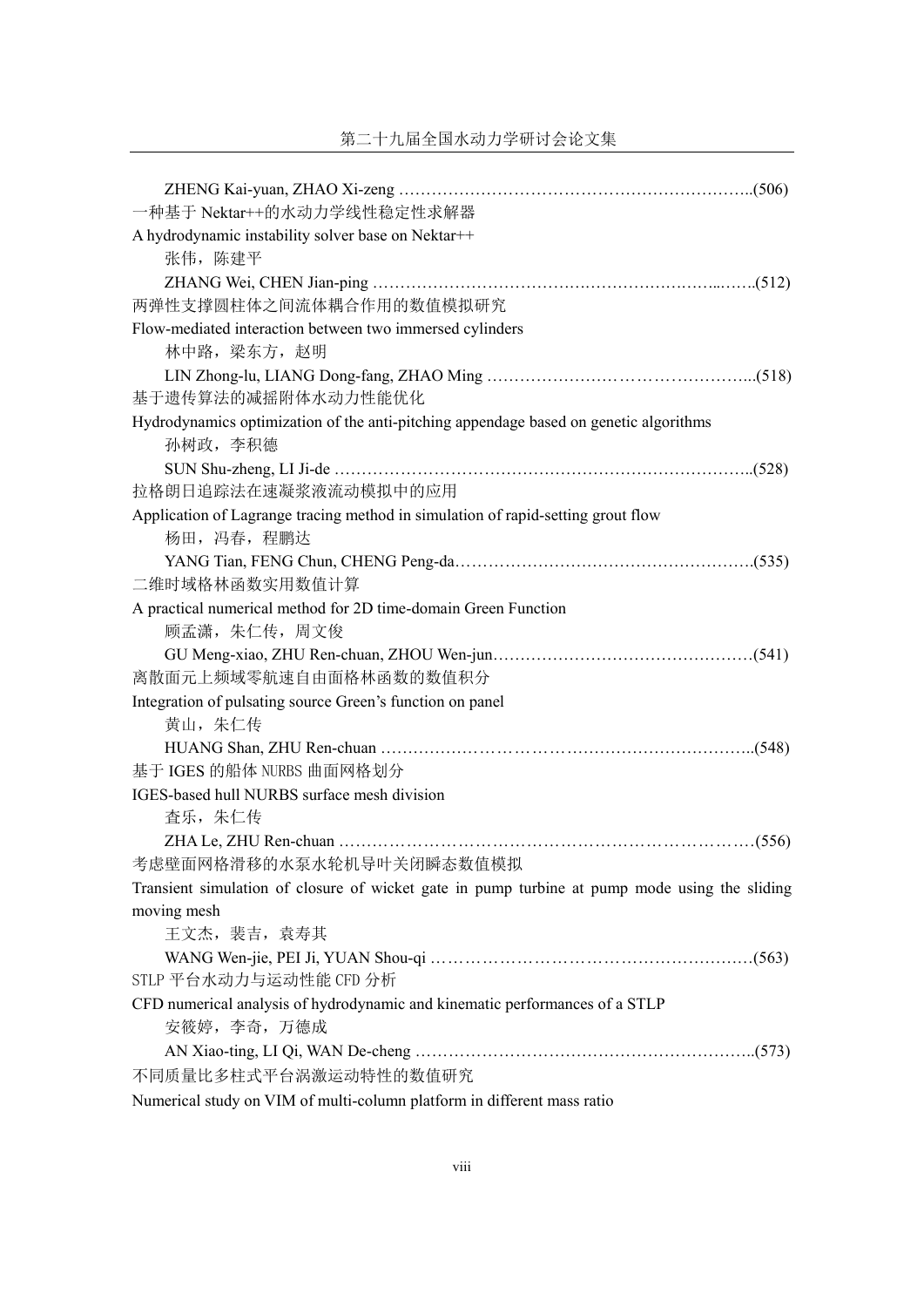| 王秋雯, 赵伟文, 万德成                                                                                                    |
|------------------------------------------------------------------------------------------------------------------|
|                                                                                                                  |
| 变张力作用下张紧式立管涡激振动的数值模拟                                                                                             |
| Vibration decomposition of vortex induced vibration of top tensioned riser under variable tension<br>王哲, 邓迪, 万德成 |
|                                                                                                                  |
| 阶梯流中不同来流方向对柔性双立管涡激振动影响 CFD 分析                                                                                    |
| Effect analysis of different directions of flow on vortex-induced vibrations of two flexible risers in           |
| step flow                                                                                                        |
| 武磊, 邓迪, 万德成                                                                                                      |
|                                                                                                                  |
| 基于 MPS-FEM 方法分析三维平板流固耦合响应问题                                                                                      |
| Influence of elasticity on the response of flat plate induced by solitary wave studied by the                    |
| MPS-FEM method                                                                                                   |
| 张冠宇,万德成                                                                                                          |
|                                                                                                                  |
| PPTC 螺旋桨空化流动的数值模拟                                                                                                |
| Numerical simulations of cavitation flows of PPTC propeller                                                      |
| 陈铠杰, 万德成                                                                                                         |
|                                                                                                                  |
| 基于 LES 方法的 ROV 导管螺旋桨系泊状态梢隙流动数值模拟                                                                                 |
| Numerical simulation of the tip leakage flow in a ROV ducted propeller in moored condition based                 |
| on the LES method                                                                                                |
| 周彬, 赵敏, 万德成                                                                                                      |
|                                                                                                                  |
| 基于 OpenFOAM 的 NACA0012 二维水翼空泡数值模拟                                                                                |
| Numerical simulation of cavitation around NACA0012 hydrofoil based on OpenFOAM                                   |
| 赵旻晟, 李勇, 万德成                                                                                                     |
|                                                                                                                  |
| 桨-舵-毂帽鳍水动力性能 CFD 数值分析                                                                                            |
| Numerical investigation on the hydrodynamic mechanism of propeller-rudder-fins                                   |
| 许璐荣, 万德成                                                                                                         |
|                                                                                                                  |
| 湍流入流对风机尾流影响的数值分析                                                                                                 |
| Numerical simulation of influence of turbulent inflow on wind turbine wake                                       |
| 宁旭, 程萍, 万德成                                                                                                      |
|                                                                                                                  |
| 不同航速下 KCS 艏波破碎的数值模拟                                                                                              |
| Numerical simulation of bow wave breaking of KCS model under different speeds                                    |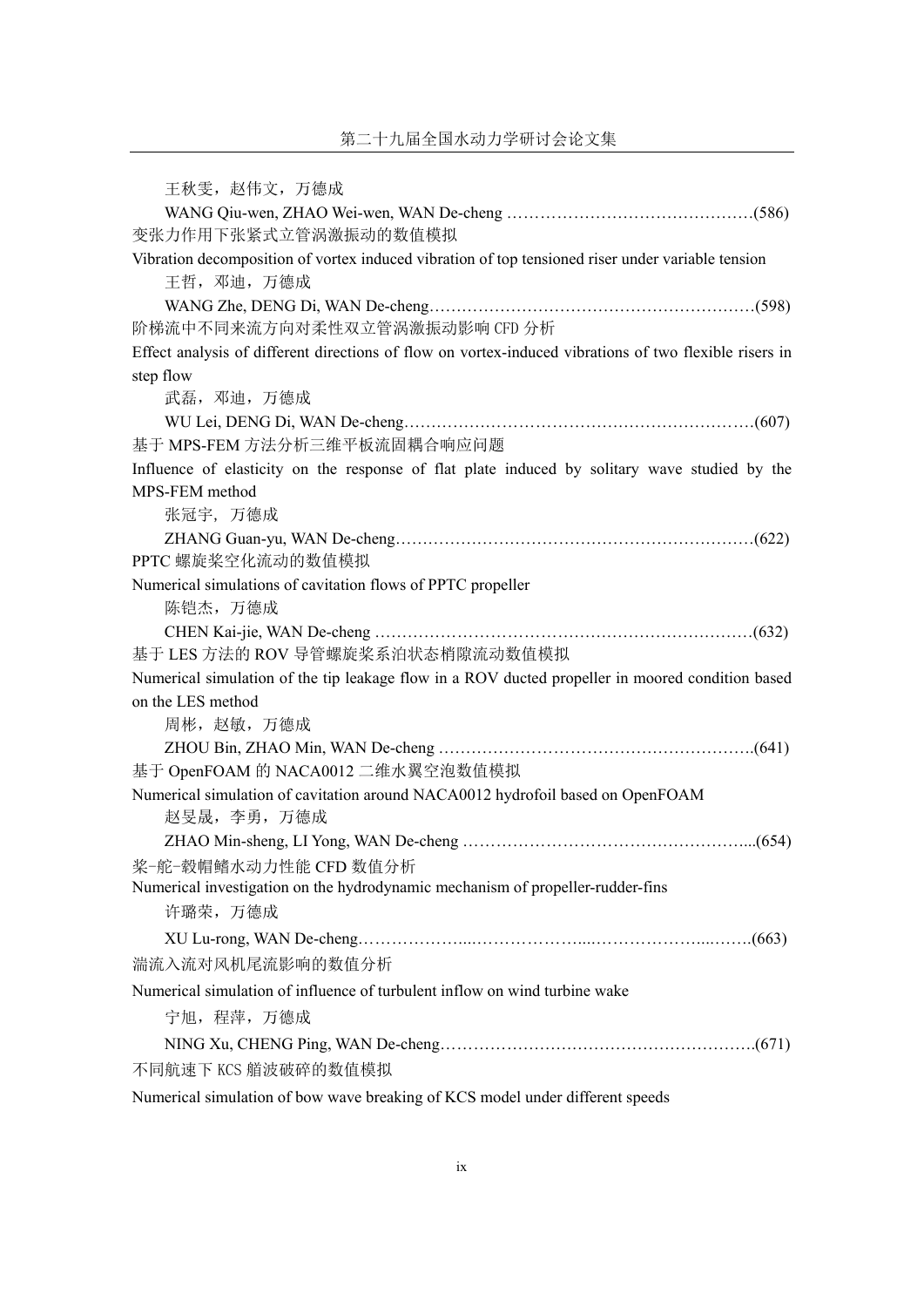| 余安正, 任振, 万德成                                                                                         |
|------------------------------------------------------------------------------------------------------|
|                                                                                                      |
| 错列式双风机尾流干扰的数值模拟分析                                                                                    |
| Numerical validation of wake interaction between two offset model wind turbines based on actuator    |
| line model                                                                                           |
| 段鑫泽, 程萍, 万德成                                                                                         |
|                                                                                                      |
| 基于改进 Shnnerr-Sauer 模型绕二维 NACA66 水翼非定常空化数值研究                                                          |
| Numerical study on the unsteady cavitation of two-dimensional NACA66 hydrofoil based on              |
| modified shnnerr-sauer model                                                                         |
| 刘莉莉, 郭鹏程, 郑小波, 孙龙刚                                                                                   |
|                                                                                                      |
| 垂直式静水池之三维数值流场分析                                                                                      |
| 3D numerical modeling of flow over a vertical drop pool                                              |
| 邱家麟, 范佳铭                                                                                             |
|                                                                                                      |
| 实尺度立管受迫振动流体力数值模拟研究                                                                                   |
| Numerical simulation of the fluid forces on a real size of oscillating drilling riser<br>喻晨欣,王嘉松,郑瀚旭 |
|                                                                                                      |
| 基于多分辨率SPH方法和PML无反射边界条件的结构入水数值研究                                                                      |
|                                                                                                      |
| SPH modeling of water entry with multiple resolutions and PML boundary condition                     |
| 黄灿, 刘谋斌                                                                                              |
|                                                                                                      |
| 旋转阀鱼道设计及内部流动CFD分析                                                                                    |
| Rotary valve fishway design and internal flow CFD analysis<br>刘杨, 梁家健, 杨立, 孙文愈                       |
|                                                                                                      |
| 水-气两相流中同向旋转 Lamb-Oseen 涡对的数值模拟                                                                       |
| Numerical solution of hydrodynamic stability equation of unbounded domain flow with coordinate       |
| transform Numerical simulations of the evolution of co-rotating Lamb-Oseen vortices in tip vortex    |
| flows                                                                                                |
| 王本龙, 李颢钰, 郭晓宇                                                                                        |
|                                                                                                      |
| 基于LES-DPM方法的竖直圆管泡状流流动模拟                                                                              |
| Numerical study of gas-liquid bubbly flow using the Euler-Lagrange simulation and Large Eddy         |
| Simulation in a vertical cylinder channel                                                            |
| 熊正, 张法星, 陆欣                                                                                          |
|                                                                                                      |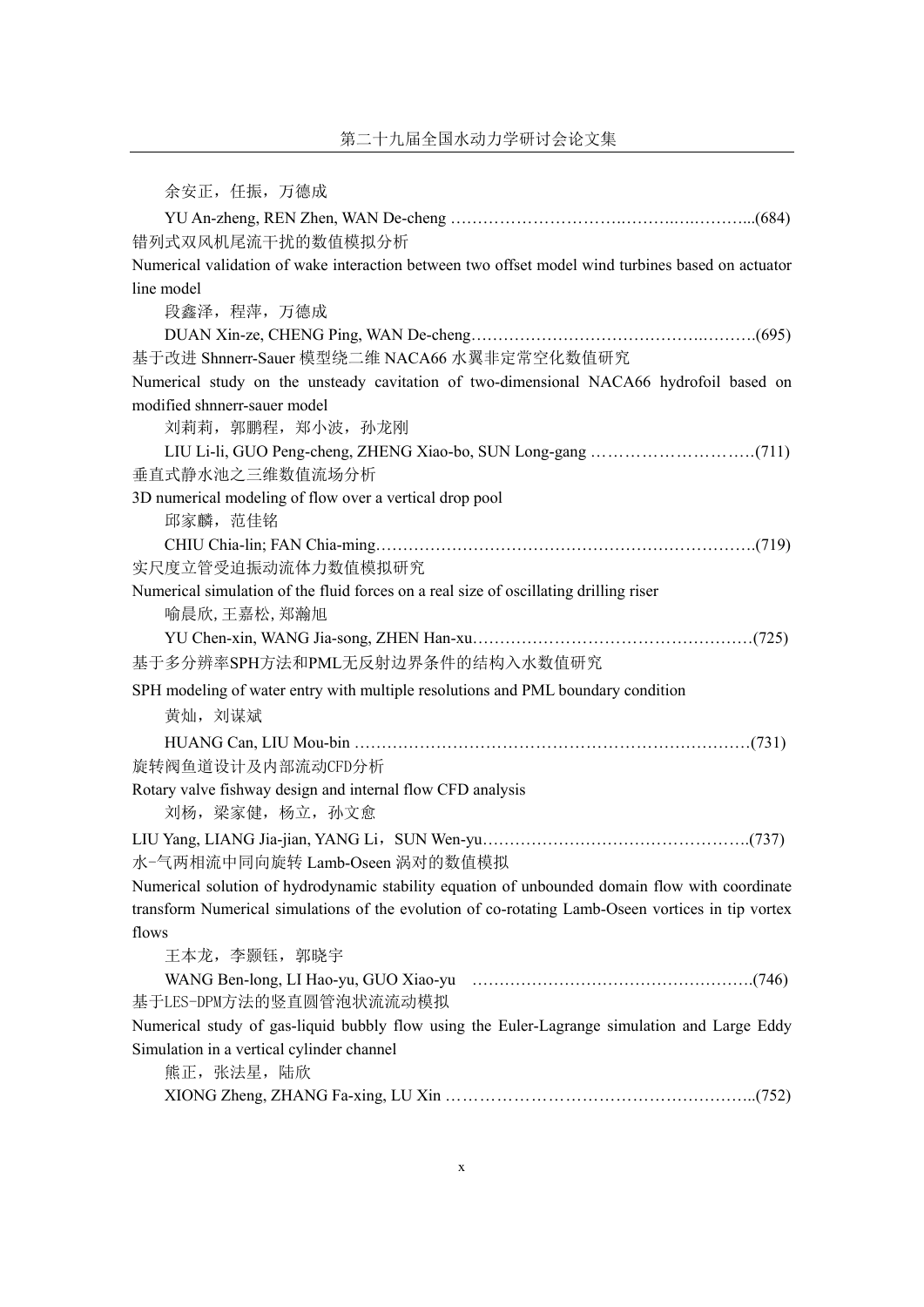| 罗伯逊-斯蒂夫流变模型水力计算新方法                                                                                                        |
|---------------------------------------------------------------------------------------------------------------------------|
| A new hydraulics calculation method for robertson-stiff rheological model                                                 |
| 周号博, 孟新, 樊洪海                                                                                                              |
|                                                                                                                           |
| 工业流体力学                                                                                                                    |
| 束缚水条件下气体在裂缝性页岩多孔介质中的流动特征                                                                                                  |
| Study on Starting Pressure of Gas Flow in Fractured Shale under Bound Water Condition                                     |
| 宋兴兴,宋付权,黄小荷,朱维耀,孙业恒                                                                                                       |
| SNG Xing-xing, SONG Fu-quan, HUANG Xiao-he, ZHU Wei-yao, SUN Ye-heng(773)<br>横向来流内单孔气泡形成的理论与实验研究                          |
| Theoretical and experimental research on thesingle bubbles formation in transverse flow<br>张珍, 叶秉晟, 黄荐, 徐畅, 王一伟, 黄晨光      |
| ZHANG Zhen, YE Bing-sheng, HUANG Jian, XU Chang, WANG Yi-wei, HUANG Chen-guang (780)<br>不同雷诺数条件下不运动管道车车身壁面切应力特性研究         |
| Research on wall shear stresses of stationary pipeline vehicleunder different Reynolds number<br>conditions               |
| 贾晓萌, 孙西欢, 李永业                                                                                                             |
| 低渗透碳酸盐岩不同结构类型水驱渗流数学模型                                                                                                     |
| The mathematical model of water flooding in different structure types of low permeability carbonate                       |
| rocks                                                                                                                     |
| 纪凯,宋付权,薄利文                                                                                                                |
|                                                                                                                           |
| 微尺度多孔介质盲端涡旋动态的 CFD 模拟                                                                                                     |
| CFD simulation on performance of a dead-end vortex in microscale porous media                                             |
| 赵传峰, 李松琦, 王冰飞, 马君君                                                                                                        |
| 水下气液两相推进技术研究现状及发展趋势                                                                                                       |
| NResearch status and development trend of the two-phase underwater propulsion technology                                  |
| 张家瑞, 夏智勋, 黄利亚, 马立坤                                                                                                        |
|                                                                                                                           |
| 基于三级井控的深水钻井井身结构设计方法                                                                                                       |
| An approach of casing program design for deepwater drilling based on tertiary well control<br>张帅, 孙宝江, 王志远, 张振楠, 王金堂, 廖友强 |
| ZHANG Shuai, SUN Bao-jiang, WANG Zhi-yuan, ZHANG Zhen-nan, WANG Jin-tang,                                                 |
|                                                                                                                           |
| 气升泵中连续气泡上升的数值模拟                                                                                                           |
| Numerical simulation of continuous rising bubble in airlift pump                                                          |
| 张泽楠, 陈圣涛, 弓永军                                                                                                             |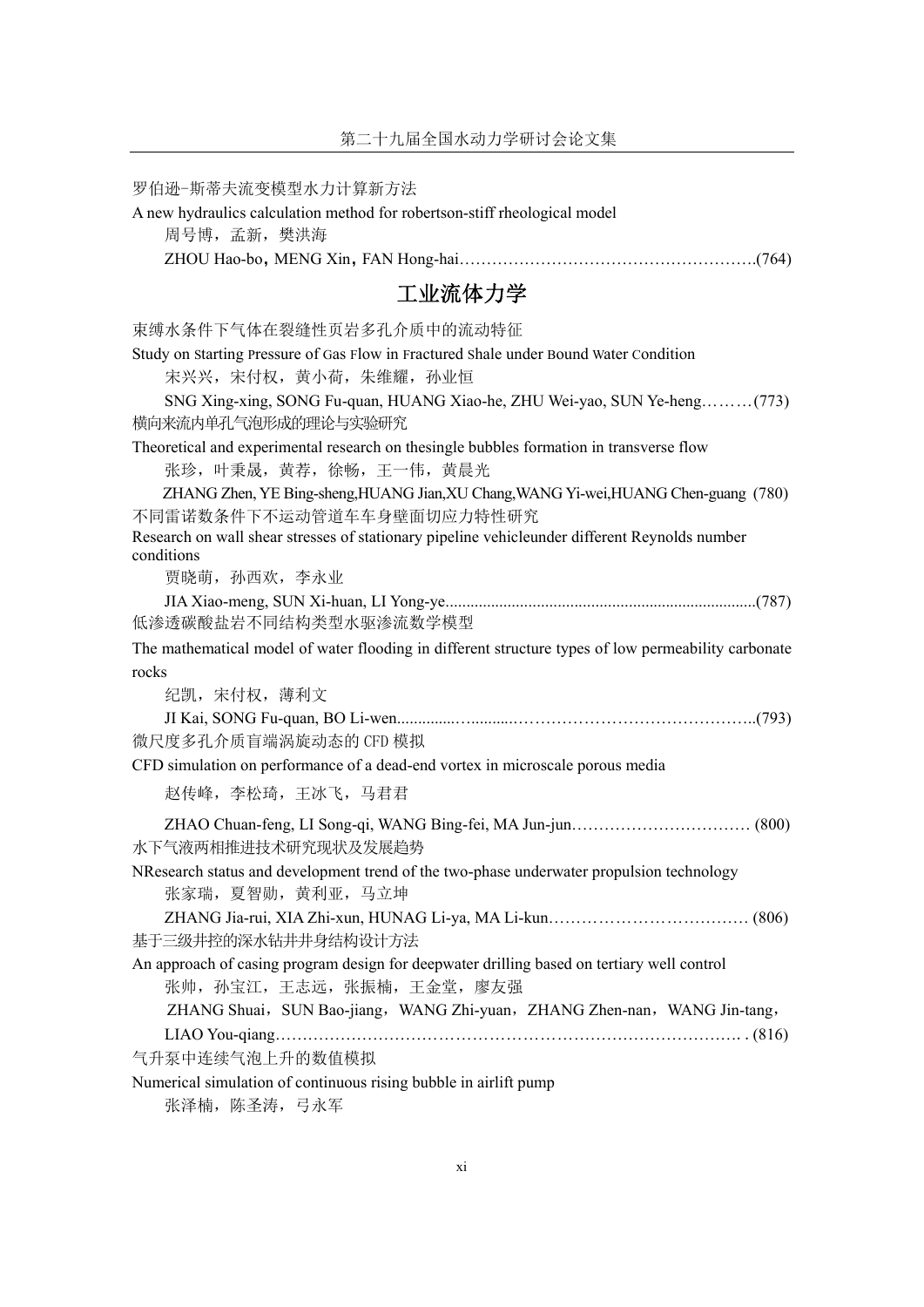| 过冷度对含不凝气体蒸汽射流直接接触冷凝影响的数值模拟研究                                                                   |
|------------------------------------------------------------------------------------------------|
| CFD simulation of the effect of subcooling on steam-air jet condensation                       |
| 李海波, 田茂诚, 屈晓航                                                                                  |
|                                                                                                |
| 基于 Aspen EDR 软件的板翅式换热器入口流量分配不均的研究                                                              |
| Research on maldistribution of inlet flow rate of plate fin heat exchanger based on Aspen EDR  |
| software                                                                                       |
| 孙文昌, 冷学礼, 张冠敏                                                                                  |
|                                                                                                |
| 管形对含不凝气体蒸汽换热与流动特性的研究                                                                           |
| Study on the heat transfer and flow characteristics about the condensation of vapor containing |
| non-condensable gas in different tube type                                                     |
| 贾文华,田茂诚,张冠敏,张井志,冷学礼                                                                            |
| JIA Wen-hua, TIAN Mao-cheng, ZHANG Guan-min, ZHANG Jing-zhi, LENG Xue-li  (846)                |
| 含不凝气体蒸汽凝结换热与流动特性研究                                                                             |
| Study of the condensation heat transfer and flow characteristics about the vapor containing    |
| non-condensable gas                                                                            |
| 贾文华, 田茂诚, 张冠敏, 邱燕, 周林林                                                                         |
| JIA Wen-hua, TIAN Mao-cheng, ZHANG Guan-min, QIU Yan, ZHOU Lin-lin  (854)                      |
| 圆弧变形扑翼的获能特性研究                                                                                  |
| Research on the power extraction characteristics of arc-deformed flapping wing                 |
| 朱兵, 黄恽                                                                                         |
|                                                                                                |
| 平底幂律形实用经济断面设计与计算                                                                               |
| Flat-bottomed power-law channel practical economic section design and calculation              |
| 张颖, 赵明登, 陈甜甜                                                                                   |
|                                                                                                |
| CWC 高速自由液面循环水槽工作段流场数值仿真与测量                                                                     |
| The CFD and measurement of the test section of CWC high speed free surface circle tunnel       |
| 陈建平, 李宁, 王宗龙, 夏丁良, 俞瑜                                                                          |
|                                                                                                |
| 潮流水轮机阵列性能的影响要素分析                                                                               |
| Analysis of factors that affect performance of turbines in a tidal array                       |
| 宫贤亮, 李晔, 林志良, 沈椿                                                                               |
|                                                                                                |
| 缝洞型碳酸盐岩径向复合油藏产能分析                                                                              |
| Analysis of productivity for radial compound model in fractured vuggy carbonate reservoirs     |
| 邢翠巧, 尹洪军, 李兴科, 刘岢鑫, 付春权                                                                        |
| XING Cui-qiao, YIN Hong-jun, LI Xing-ke, LIU Ke-xin, FU Chun-Quan  (894)                       |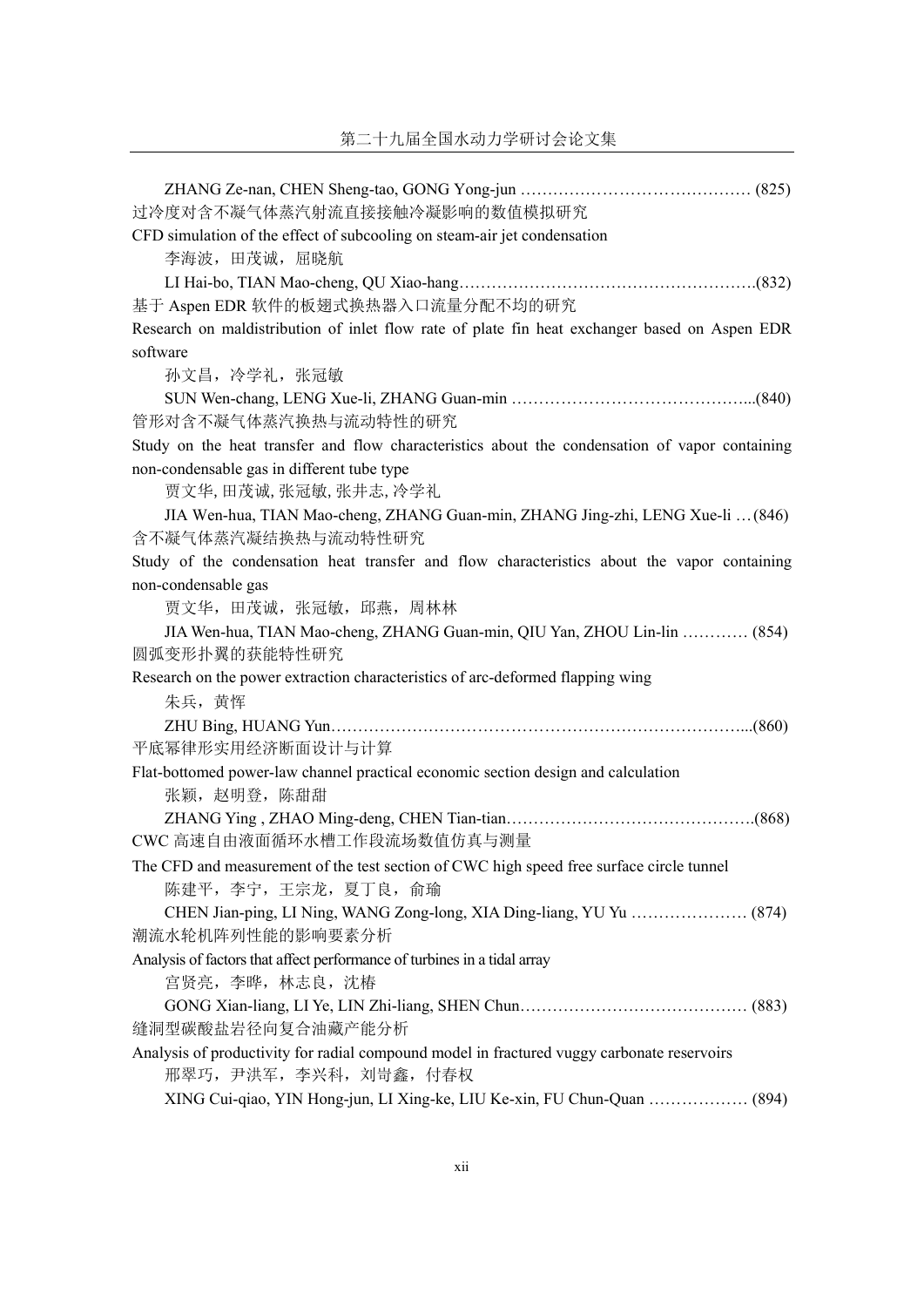| 气体/高黏液体两相间歇流动时液相含率的变化特性研究                                                                          |
|----------------------------------------------------------------------------------------------------|
| Studies on characteristics of liquid holdup during gas/high viscosity liquid intermittent flow     |
| 侯林彤, 许晶禹                                                                                           |
|                                                                                                    |
| 井下气液混合输送技术研究                                                                                       |
| Study on down-hole gas-liquid conveying technology                                                 |
| 王信鹏, 王威尧, 许晶禹                                                                                      |
|                                                                                                    |
| 雾状流掺混下稠油流动的数值研究                                                                                    |
| Numerical study on the flow of heavy oil blended with light oil mist                               |
| 徐文凯, 顾成曦, 许晶禹                                                                                      |
|                                                                                                    |
| 气液柱型旋流器内分离特性研究                                                                                     |
| An investigation on separation characteristics in gas-liquid cylindrical cyclone                   |
| 杨乐乐, 张健, 张栋, 许晶禹                                                                                   |
|                                                                                                    |
| 油滴在旋流场中的破碎与聚并研究                                                                                    |
| Investigation on the oil droplet breakup and coalescence in the vane-type swirling flow field      |
| 陈三君, 吴奇霖, 刘硕, 许晶禹                                                                                  |
|                                                                                                    |
| 管道内含蜡原油停输再启动的流动特征                                                                                  |
| Investigation on the yield stress of heavy crude oils to improve the pipeline flow                 |
| 张健, 杨乐乐, 张栋, 许晶禹                                                                                   |
|                                                                                                    |
| 波流作用下潮流能水轮机尾流场特性研究                                                                                 |
| On the wake characteristic of tidal stream turbine under wave-current interaction                  |
| 张玉全, 张继生, 吴浩伟, 郑源, 臧伟, 王树齐                                                                         |
| ZHANG Yu-quan, ZHANG Ji-sheng, WU Hao-wei, ZHENG Yuan, ZANG Wei,<br>WANG Shu-qi                    |
| 新型海上风电浮式平台水动力性能研究                                                                                  |
| Study on hydrodynamic performance of novel offshore wind turbine floating platform                 |
| 邹丽, 曲世达, 姜宜辰, 金国庆                                                                                  |
|                                                                                                    |
| 熔盐物性对熔盐泵内部流动及圆盘损失特性影响                                                                              |
| Effect of medium properties on internal flow and disk friction loss characteristics of molten salt |
| pump                                                                                               |
| 金永鑫, 张德胜, 石 磊, 施卫东, 王道红                                                                            |
| JIN Yong-xin, ZHANG De-sheng, SHI Lei, SHI Wei-dong, WANG Dao-hong(953)                            |
| 侧风作用下会车过程的气动特性研究                                                                                   |
| Research on the aerodynamic characteristics of vehicles during the crossing process affected by    |
| crosswind                                                                                          |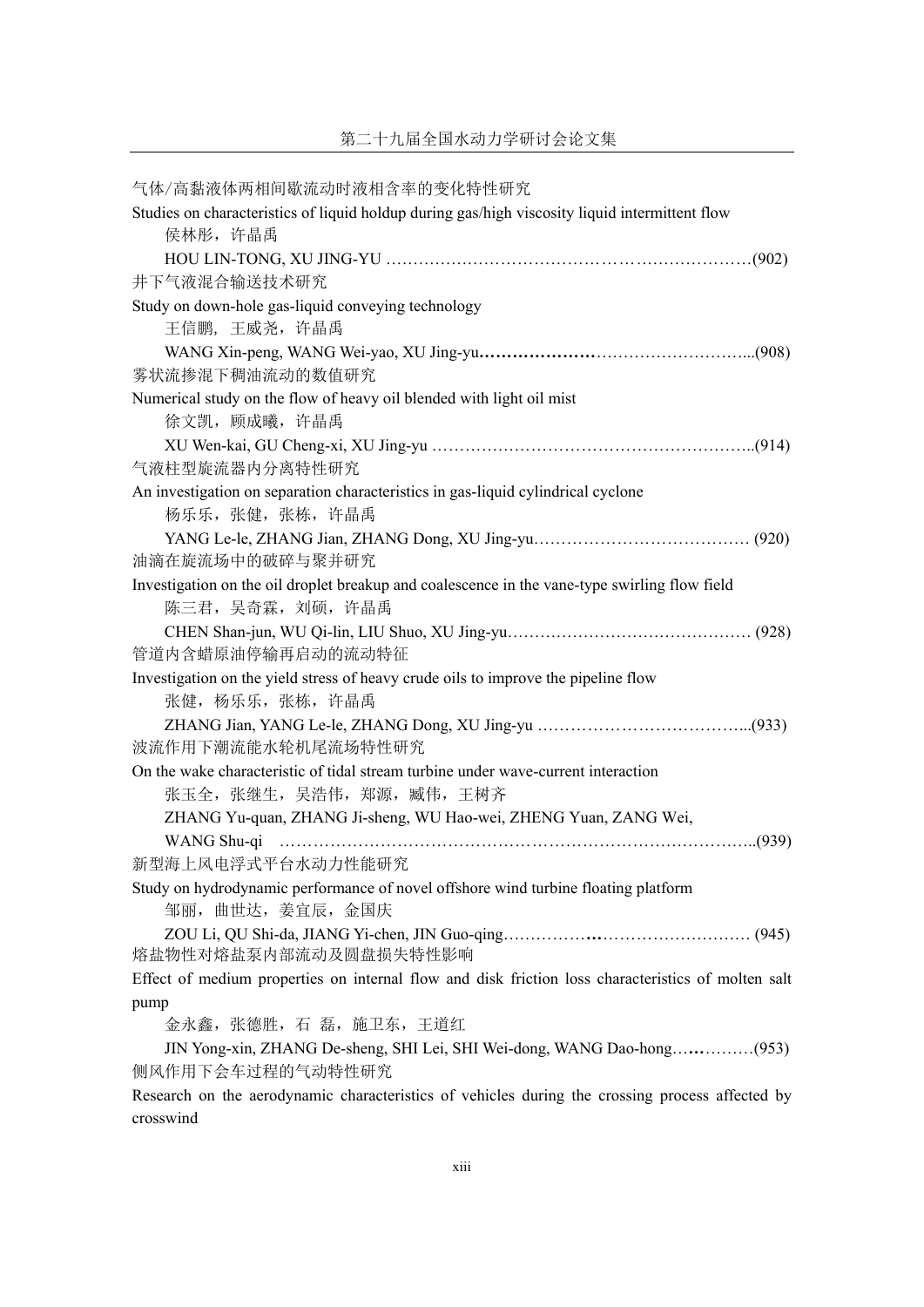范鹏飞, 杜广生, 刘立宁 FAN Peng-fei, DU Guang-sheng, LIU Li-ning …………………………**…**……………… (964) 船舶与海洋工程水动力学 基于敞水桨数据的船模自航数值仿真预报 Numerical simulation for ship self-propulsion based on open water propeller data 贾力平,隋俊友 JIA Li-ping, SUI Jun-you ………………………………………………………………….(970) 不同湍流模型对船舶阻力预报的影响 Effect of different turbulence models on Ship Resistance Prediction 许炀垲, 刘玉珺, 沈林维, 魏艳 XU Yang-kai, LIU Yu-jun, SHEN Lin-wei, WEI Yan …………………………………… (977) 基于 SWAN 嵌套网格的台风浪数值模拟 Simulating typhoon waves by nested SWAN wavemodel 于游,邹丽,姜胜超,董进,王爱民,赵建 YU You, ZOU Li, JIANG Sheng-chao,DONG Jin, WANG Ai-min, ZHAO Jian ………… (983) 非对称正弦运动俯仰振荡翼水动力性能及流场结构数值分析 Numerical studies on the pitching foil with asymmetrical sinusoidal locomotion 朝黎明,潘光,张栋,黄桥高,施瑶 CHAO Li-ming, PAN Guang, ZHANG Dong, HUANG Qiao-gao, SHI Yao………………(989) 基于 AWQA 的船舶横摇特性分析 Analysis of ship rolling characteristics based on AWQA 何昊阳 HE Hao-yang ……………………………………………………………………………...(995) 毗邻多浮体群遮效应的数值模拟 Numerical simulation of cloaking effect among multi-floating bodies 王正科,何广华,张志刚 WANG Zheng-ke, HE Guang-hua, ZHANG Zhi-gang …………………………………..(1002) 水下航行体兴波分析的快速常面元法 A fast constant panel method for analysis of wave making by advancing submarine 王正科,何广华,田乃文 WANG Zheng-ke, HE Guang-hua, TIAN Nai-wen ………………………………………(1009) 基于 CFD 的双桨船定常回转运动螺旋桨负荷数值预报 CFD-based numerical prediction of the propeller loads for a twin-screw vessel in steady turning motion 袁帅,邹早建 YUAN Shuai, ZOU Zao-jian …………………………………………………………….(1016) 箱船风场数值分析 Numerical analysis of wind flow around a container ship

杨春蕾,于晨芳,樊涛,吕烈彪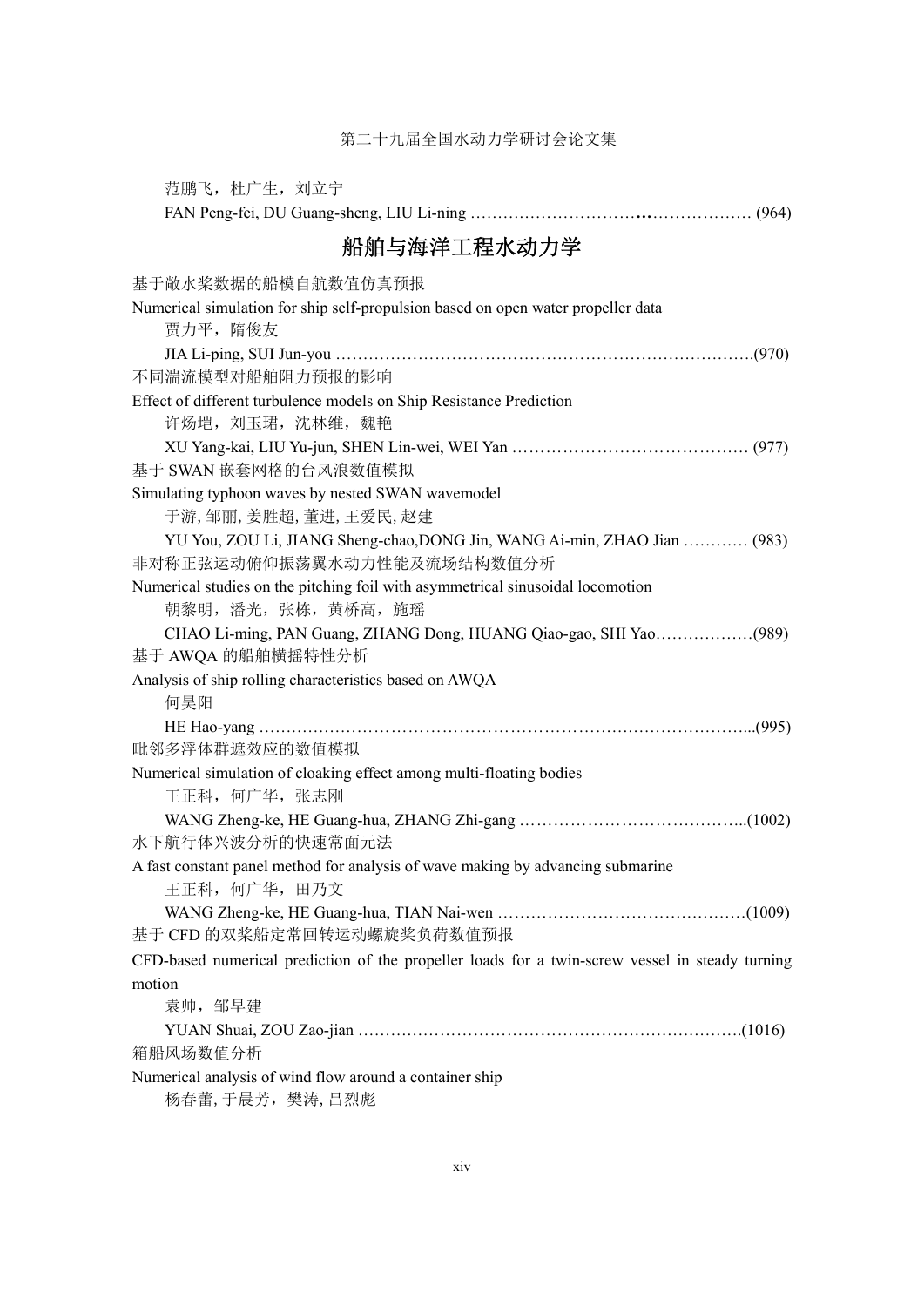| 浮式防波堤兼作波浪能发电装置的防波特性和波能转换特性研究                                                                         |
|------------------------------------------------------------------------------------------------------|
| Study on anti-wave performance and wave energy conversion performance of WEC-type floating           |
| breakwaters                                                                                          |
| 张恒铭, 周斌珍, 陈中飞, 丁鑫成, 张亮                                                                               |
| ZHANG Heng-ming, ZHOU Bin-zhen, CHEN Zhong-fei, DING Xin-cheng, ZHANG Liang (1028)                   |
| 高速水下航行体对转桨实效伴流分布的数值预报                                                                                |
| Numerical prediction of the effective wake profiles for a high-speed underwater vehicle propelled by |
| contra-rotating propellers                                                                           |
| 黄永生, 杨晨俊                                                                                             |
|                                                                                                      |
| 规则波作用下深水半潜平台波浪砰击载荷数值模拟研究                                                                             |
| Numerical study of wave impacting load on a deep water semi-submersible platform under regular       |
| waves                                                                                                |
| 谷家扬, 谢玉林                                                                                             |
|                                                                                                      |
| 阶梯型月池附加阻力特性研究                                                                                        |
| Numerical solution of hydrodynamic stability equation of unbounded domain flow with coordinate       |
| transform                                                                                            |
| 谷家扬, 吕鸿冠, 何进辉, 李志雨                                                                                   |
|                                                                                                      |
| 敞水均匀来流条件下螺旋桨空化水动力性能的数值分析                                                                             |
| Numerical analysis of hydrodynamic performance and cavitation performance for a marine propeller     |
| 韩承灶,梁蕴致,龙云,季斌,龙新平                                                                                    |
| HAN Cheng-zao, LIANG Yun-zhi, LONG Yun, JI Bin, LONG Xin-ping  (1063)                                |
| NACA0020 剖面舵水动力性能研究                                                                                  |
| Investigation of hydrodynamics of a NACA0020 section rudder                                          |
| 张晨亮, 刘小健, 夏召丹, 万德成, 王金宝                                                                              |
| ZHANG Chen-liang, LIU Xiao-jian, XIA Zhao-dan, WAN De-cheng, WANG Jin-bao  (1069)                    |
| 起重船作业过程水动力响应时域分析                                                                                     |
| Hydrodynamic response analysis for the operation of crane vessel in time domain                      |
| 方田, 匡晓峰                                                                                              |
|                                                                                                      |
| 基于 CFD 的双体船型阻力优化研究                                                                                   |
| The study on optimization of catamaran resistance based on CFD                                       |
| 付丽宁, 孙树政, 顾楠                                                                                         |
|                                                                                                      |
| 均匀来流并列排布柔性圆柱升力特性研究                                                                                   |
| Lift coefficients of multiple side-by-side cylinders in uniform flow                                 |
| 徐万海, 张书海, 马烨璇, 高喜峰                                                                                   |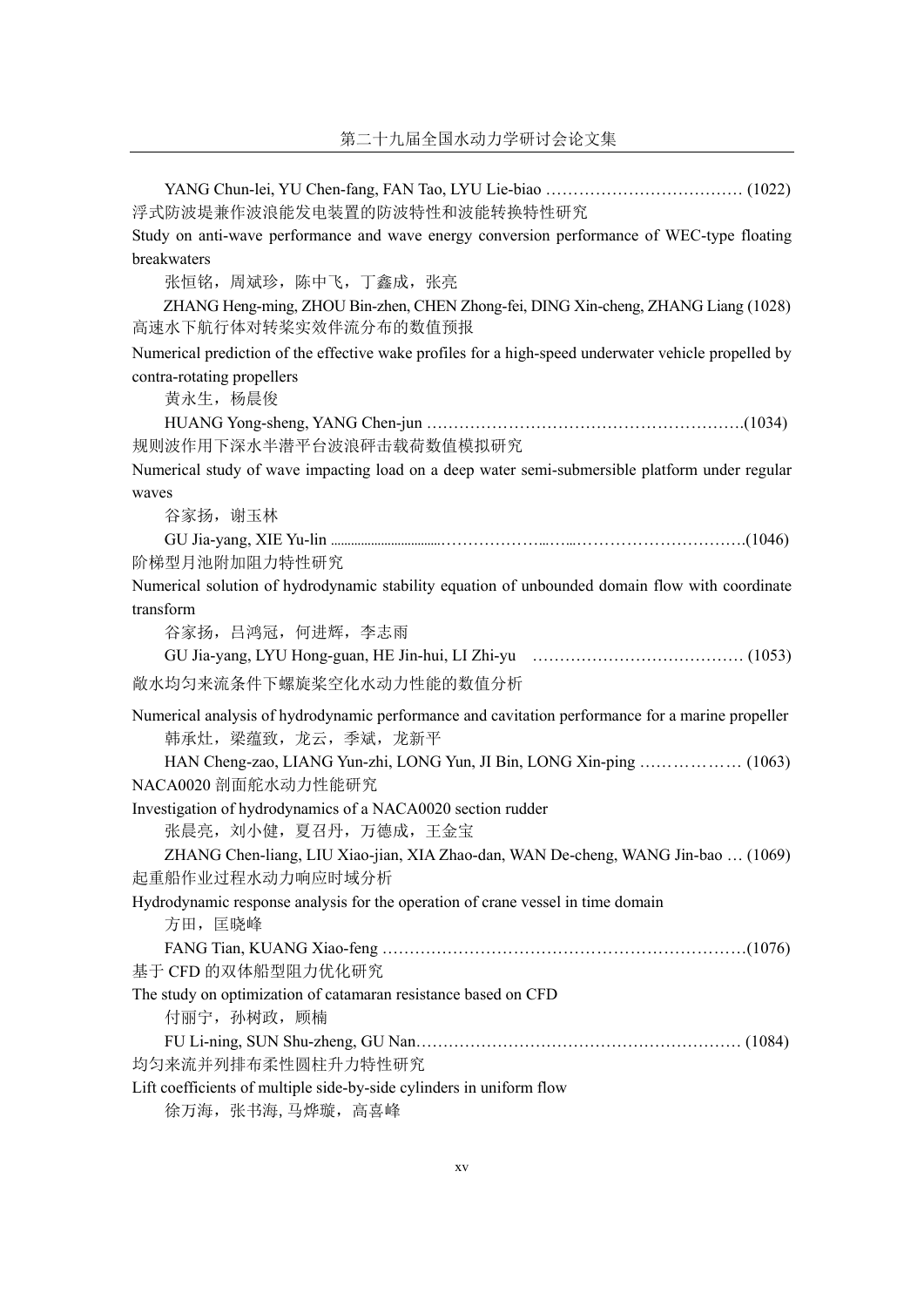| 不同措施对倾斜柔性圆柱结构涡激振动抑制研究                                                                                      |
|------------------------------------------------------------------------------------------------------------|
| Comparative study of different VIV suppression devices on inclined flexible cylinder<br>徐万海, 覃雯琪, 栾英森, 许晶禹 |
|                                                                                                            |
| 半潜平台涡激运动位移与力迟滞现象数值分析                                                                                       |
| hysteresis phenomenon between force and motion in vortex-induced motion of<br>The                          |
| semi-submersible platform                                                                                  |
| 李思明, 赵伟文, 万德成                                                                                              |
|                                                                                                            |
| 基于兴波阻力最小的集装箱船船型优化                                                                                          |
| Ship hull optimization of a container ship based on minimum wave making resistance                         |
| 王晋楷, 缪爱琴, 万德成                                                                                              |
|                                                                                                            |
| 船型参数对参数横摇薄弱性衡准的敏感性分析                                                                                       |
| Sensitivity analysis of ship parameters to the vulnerability criteria of parametric roll                   |
| 卜淑霞, 顾民, 郝寨柳, 鲁江                                                                                           |
|                                                                                                            |
| 吊舱推进器回转动态水动力载荷数值预报研究                                                                                       |
| The numerical prediction of hydrodynamics performance of dynamic azimuthing podded propulsor               |
| 翟树成, 刘登成, 周剑                                                                                               |
|                                                                                                            |
| 超大型集装箱尾流场数值模拟研究与验证                                                                                         |
| Numerical simulation and validation of wake filed of super container vessel                                |
| 魏锦芳, 苏甲, 陈京普                                                                                               |
|                                                                                                            |
| 螺旋桨敞水性能数值计算置信度分析                                                                                           |
| Credibility evaluation of numericalsimulation on the open-water performance of the propeller               |
| 洪方文, 张志荣, 刘登成, 郑巢生                                                                                         |
| HONG Fang-wen, ZHANG Zhi-rong, LIU Deng-Chen, ZHENG Chao-sheng (1146)                                      |
| 基于改进的螺旋桨体积力模型的船舶自航性能黏势耦合预报方法                                                                               |
| A coupling potential and RANS approach for ship self-propulsion prediction with improved                   |
| propeller body force method                                                                                |
| 孙文愈, 杨立, 陈京普                                                                                               |
|                                                                                                            |
| 规则波下圆柱波浪爬升特性的数值研究                                                                                          |
| Numerical simulation of regular wave run-up on a circular cylinder                                         |
| 刘正浩, 万德成                                                                                                   |
|                                                                                                            |
| 小水线面双体型深远海科学调查作业船稳定鳍的研究与设计                                                                                 |
| Research and design of stabilizing fins for a SWATH deep sea science survey vehicle                        |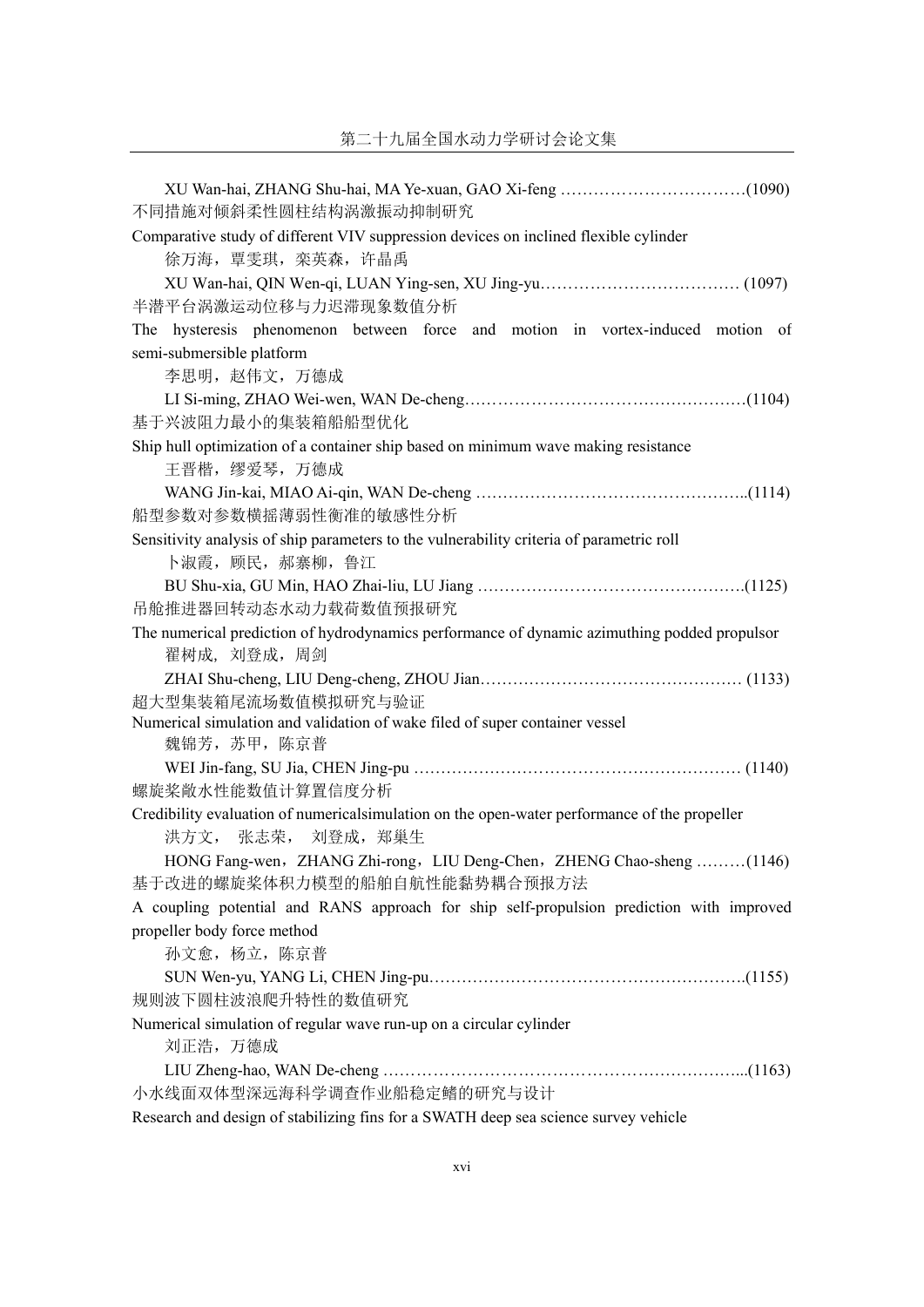| 苗飞, 邬婷, 程红蓉, 葛纬帧                                                                                   |
|----------------------------------------------------------------------------------------------------|
|                                                                                                    |
| 基于 CFD 的某成品油船的优化设计                                                                                 |
| 4500DWT Oil Tank lines optimization based on CFD                                                   |
| 梁家健,王艳霞,苏甲                                                                                         |
|                                                                                                    |
| 基于非线性三维边界元方法的波浪中运动响应预报研究                                                                           |
| Research of nonlinear three-dimensional boundary element method for ship motions calculation       |
| inwaves                                                                                            |
| 王杉, 陈京普, 魏锦芳                                                                                       |
|                                                                                                    |
| 基于修正函数方法的船体线型变形技术研究                                                                                |
| Study on hull form deformation technology based on modified function method                        |
| 冯君, 胡世良, 魏锦芳                                                                                       |
|                                                                                                    |
| 海岸环境与水利水电和河流动力学                                                                                    |
| 基于波浪增量分析的海上栈桥极限承载力及破坏模式研究                                                                          |
| Study on ultimate capacity and failure mode of offshore trestle based on incremental wave analysis |
| 刘强, 魏凯                                                                                             |
|                                                                                                    |
| 聚焦波作用下直立圆柱高频荷载及 Ringing 现象研究                                                                       |
| Higher-harmonic wave forces and ringing responses of vertical cylinders<br>张益, 滕斌                  |
|                                                                                                    |
| 水深对超空泡及波浪影响的三维数值模拟                                                                                 |
| Three-dimensional numerical simulation of the water-depth effects on supercavity and waves         |
| 施红辉, 张亚涛, 温俊生, 鲁林旺, 刘晨, 王天雨                                                                        |
| SHI Hong-hui, ZHANG Ya-tao, WEN Jun-sheng, LU Lin-wang, LIU Chen, WANG Tian-yu (1220)              |
| 燕尾坎水舌纵向扩散特性及其对消能的影响                                                                                |
| Jet scatter of swallow-tail-bucket and its effect on energy dissipation                            |
| 马飞,吴建华,骆超                                                                                          |
|                                                                                                    |
| 基于数值模拟的畸形波统计特性研究                                                                                   |
| Research on statistical properties of freak wave based on numerical simulation<br>毛青, 马玉祥, 袁长富     |
|                                                                                                    |
| 长波波列传播特性的模拟研究                                                                                      |
| Numerical study of the propagation characteristics of long wave                                    |
| 李翔, 宁德志                                                                                            |
|                                                                                                    |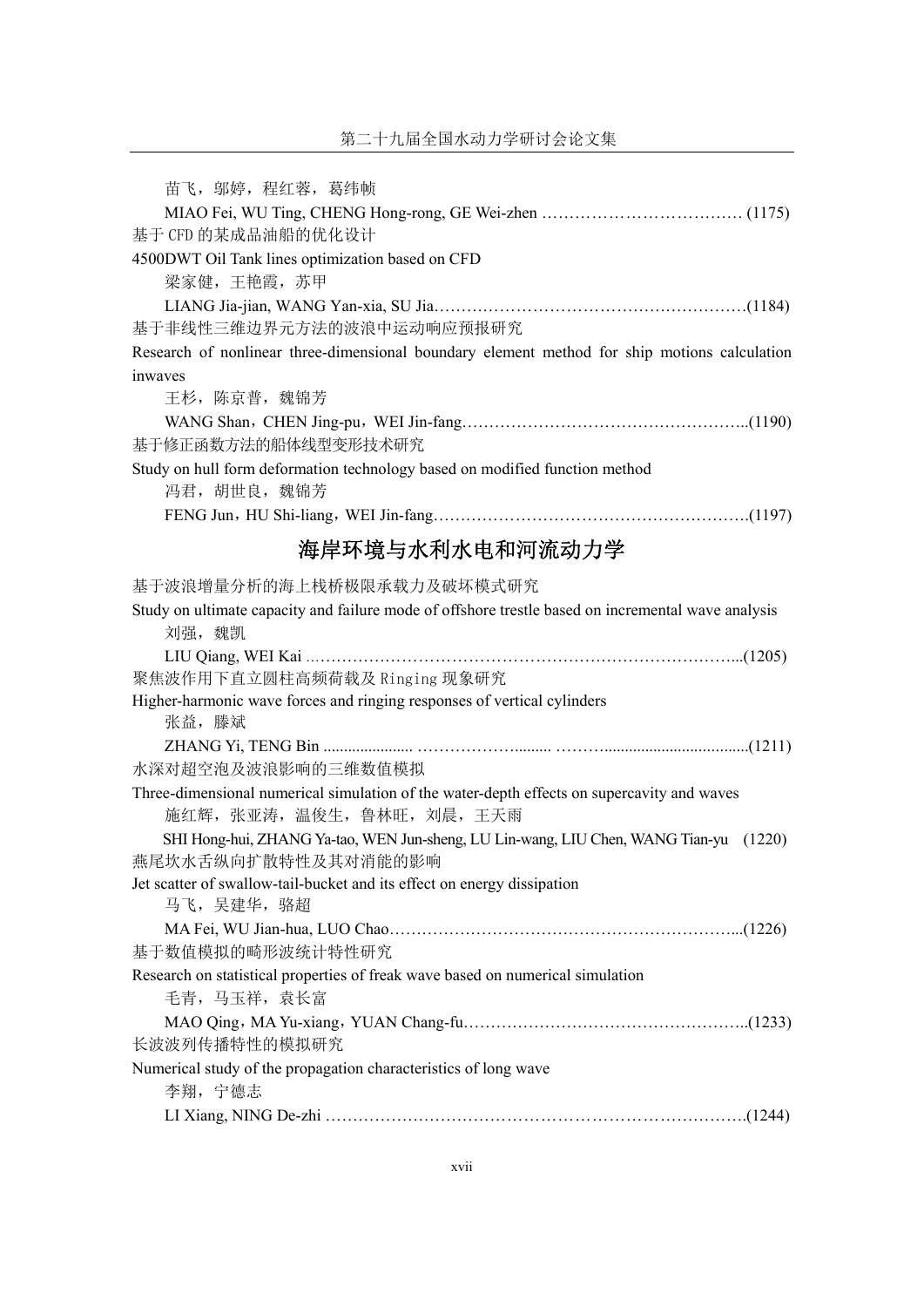双向波列共振作用影响的数值模拟研究

Numerical modelling studies of the wave steepness effects on the resonance interactions of two oblique wave trains 谢健健,马玉祥,董国海,艾丛芳 XIE Jian-jian, MA Yu-xiang, DONG Guo-hai, AI Cong-fang …………………………….(1252) 海流对极值波浪非线性特性影响模拟研究 Numerical investigation on the influence of sea current on nonlinear extreme wave characteristics 宁德志, 邱诗惠, 滕 斌 NING De-zhi, QIU Shi-hui, TENG Bin ………………………………………………….(1259) 基于 MIKE21 BW 模型的近岛礁波浪模拟研究 Numerical simulation of wave propagation near a reef island using MIKE21 BW model 邹丽,董进,姜胜超,于宗冰,于游,裴玉国 ZOU Li, DONG Jin, JIANG Sheng-chao, YU Zong-bing, YU You, PEI Yu-guo…………(1265) 水平细长圆柱潜体侧面遭遇内孤立波时的运动响应 Motion response of a horizontal slender submerged cylinder induced by lateral interfacial solitary waves 王若愚,勾莹 WANG Ruo-yu, GOU Ying………………………………………………………………..(1271) 斜坡堤上的孤立波传播演变数值模拟 Numerical simulation of solitary wave propagation over a seawall 杭滔,房克照,孙家文,刘忠波 HANG Tao, FANG Ke-zhao, SUN Jia-wen, LIU Zhong-bo……………………………...(1279) 基于 δ-SPH 方法的双层水平板防波堤水动力特性研究 Analysis on hydrodynamic performance of horizontal twin-plate breakwater based on δ-SPH 陈永焜,潘驰, MERINGOLO Domenico D., 刘勇 CHEN Yong-kun, PAN Chi, MERINGOLO Domenico D., LIU Yong …………………..(1289) 淮河蚌埠-洪泽湖段水文水动力模型的建立与验证 Establishment and verification of hydrological-hydrodynamic model for Huaihe River from Bengbu to Hongze Lake 张明,王玲玲,张凤山,唐洪武 ZHANG Ming,WANG Ling-ling,ZHANG Feng-shan,TANG Hong-wu………………….(1297) 管道端部泥沙冲刷的三维数值模拟 Three-dimensional modeling of the scour near the pipe end 史舒婧,黄杰,梁东方,张景新 SHI Shu-jing, HUANG Jie, LIANG Dong-fang, ZHANG Jing-xin ……………………..(1303) 寒区水电站库区冰情数值模拟研究 Study on numerical simulation of reservoir ice process for hydropower station in cold regions 陈胖胖,程铁杰,赵海镜,张凯,王军 CHEN Pang-pang, CHENG Tie-jie, ZHAO Hai-jing, ZHANG Kai, WANG Jun…………(1312) 陡波作用下圆柱前后波浪爬高的数值研究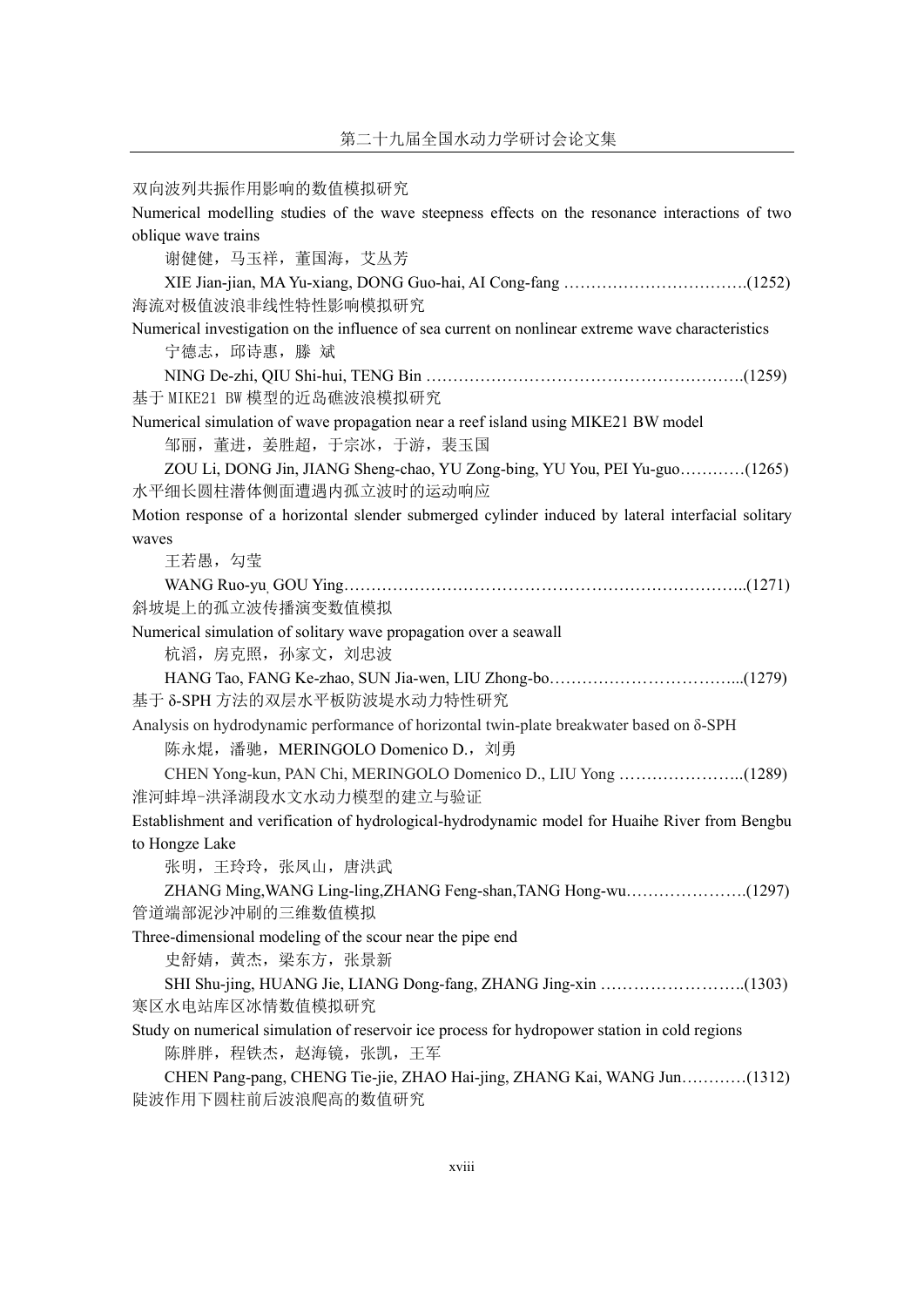| Numerical investigation of the run-up of a cylinder induced by steep regular wave<br>樊翔, 张景新, 刘桦   |
|----------------------------------------------------------------------------------------------------|
|                                                                                                    |
| 海啸波在南海北部大陆架上的波形演化                                                                                  |
| Evolution of tsunami wave over the continental shelves of the northern South China Sea             |
| 李志松,赵曦,安超,刘桦                                                                                       |
| 基于 CJK3D 的闸前河道洪水演进数值模拟研究                                                                           |
| Numerical simulation of flood routing for rivers before sluices based on CJK3D model               |
| 戴文鸿, 丁伟                                                                                            |
|                                                                                                    |
| 二级斜坡进口式浅水垫消力池模型试验及数值研究                                                                             |
| Experiment and numerical study on the performance of a new type of the stilling basin with         |
| shallow-water cushion with two-slope inlet                                                         |
| 魏晶晶,李连侠,张法星,廖华胜,李秋林,唐玉川,易文敏,吴文涛                                                                    |
| WEI Jing-jing, LI Lian-xia, ZHANG Fa-xing, LIAO Hua-sheng, LI Qiu-lin,                             |
| 基于 Mike21 的涪江唐家渡电航工程通航流量下闸门启闭方式优选试验研究                                                              |
| Experimental study on optimum selection of gate opening methods for Fu River Tangjiadu power       |
| transmission project based on Mike21                                                               |
| 丁祖寒,彭清娥                                                                                            |
|                                                                                                    |
| 纵向拉伸型挑流挑距水力计算                                                                                      |
| The hydraulic calculation of longitudinal stretched ski-jump distance                              |
| 张力方, 张建民                                                                                           |
|                                                                                                    |
| 某非常洞塞泄洪洞改建常规泄洪东模型试验研究                                                                              |
| Model test analysis of the wall pressure in impacting zone                                         |
| 韩浩冉, 田 忠, 刘文, 杨欣伟                                                                                  |
|                                                                                                    |
| 不同堰长比的 L 型溢流堰泄流能力试验及数值模拟研究                                                                         |
| Experimental study on discharge capacity of side channel spillway of L style weir                  |
| 李映槿, 田忠, 韩浩冉, 杨欣伟                                                                                  |
|                                                                                                    |
| 突扩型进口浅水垫消力池底板附加挑流结构水力特性研究                                                                          |
| Hydraulic characteristics of trajectory bucket dissipater in the stilling basin with shallow-water |
| cushion with sudden enlargement inlet                                                              |
| 唐玉川, 李连侠, 廖华胜, 张法星, 李秋林, 魏晶晶, 易文敏, 沈焕荣                                                             |
| TANG Yu-chuan, LI Lian-xia, LIAO Hua-sheng, ZHANG Fa-xing, LI Qiu-lin,                             |
|                                                                                                    |